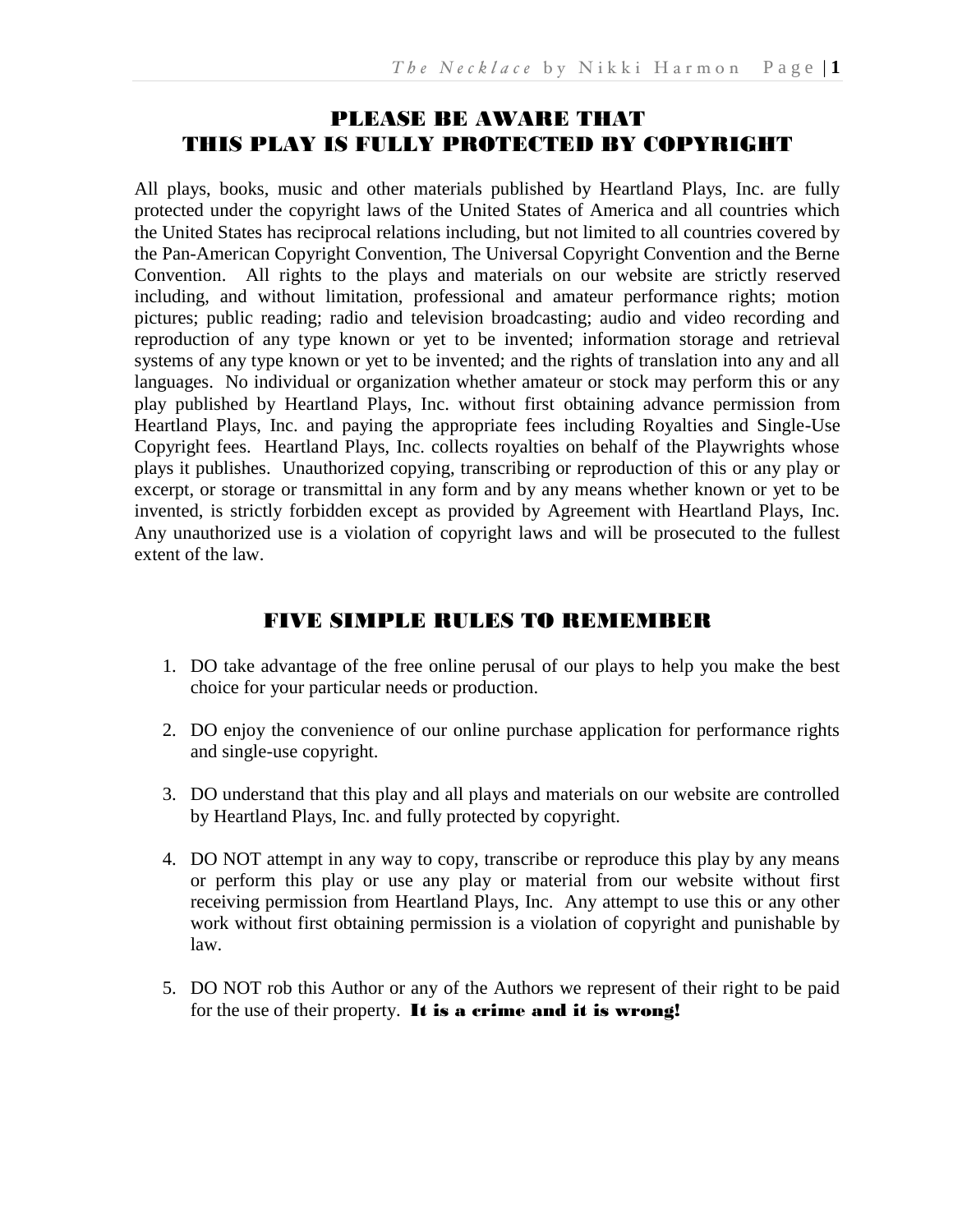**Product Code: A0854-SP**

*The Necklace*

From the short story *La Parure* by Guy de Maupassant

# Adapted by Nikki Harmon

**ALL RIGHTS RESERVED REPRODUCTION WITHOUT SPECIFIC WRITTEN PERMISSION PROHIBITED**

> **Performance Rights Available Exclusively through Heartland Plays, Inc. at heartlandplays.com playsnow@heartlandplays.com customer service: 406-431-7680**

> > **Copyright © 2014 by Nikki Harmon**

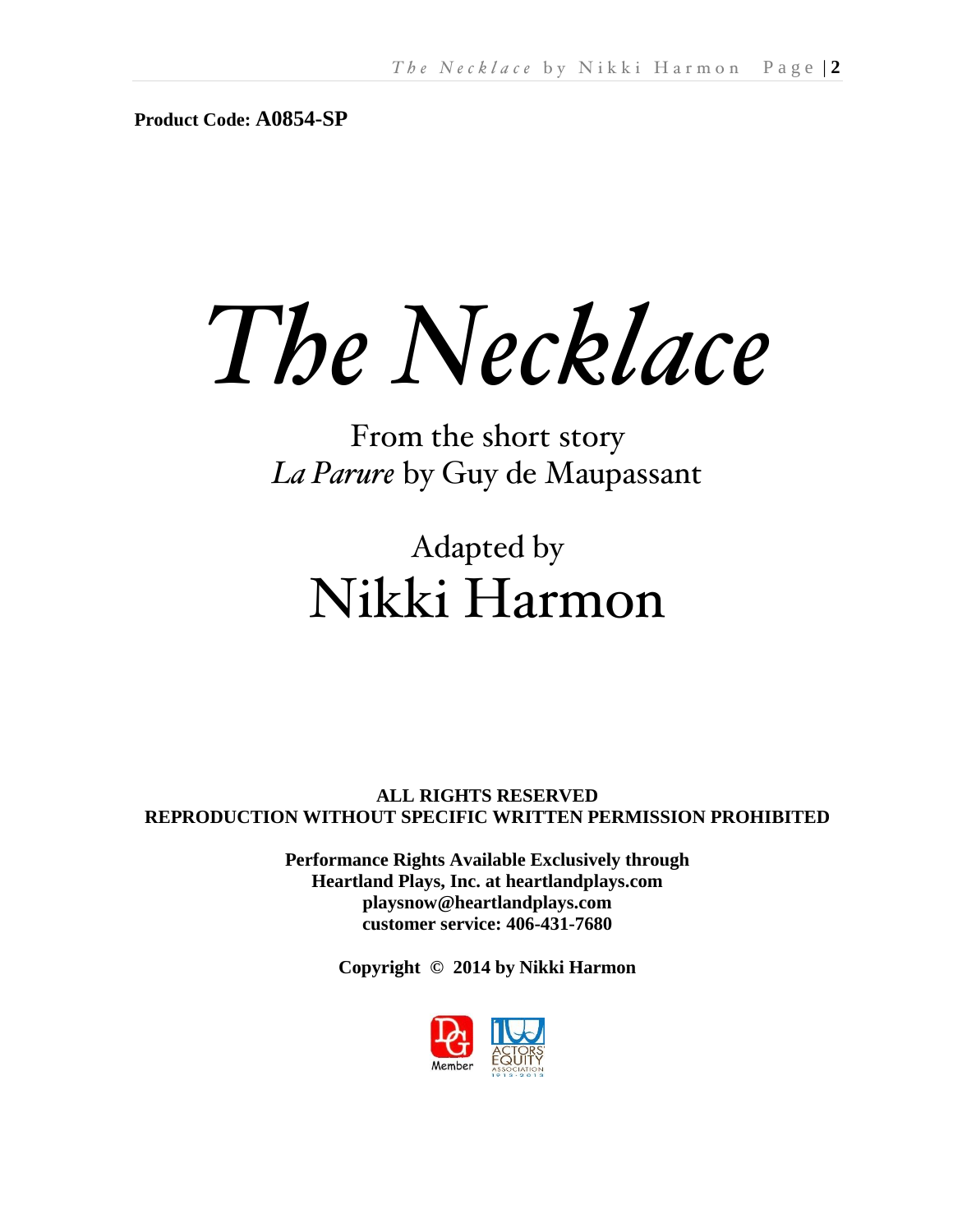# The Necklace by Nikki Harmon

# **CHARACTERS** 2 W/1 M

MATHILDE LOISEL: *A woman born into a family of government clerks with no dowry, no future and feeling that the advantages of the rich and gracious life should have been hers.*

HENRI LOISEL: *A minor civil servant at the Ministry of Education very much in love with his wife.* 

MADAME FORESTIER: *A rich friend of Mathilde's.*

# **SETTING/TIME**

*Unit set – a simple Paris apartment that by props and lighting becomes a run-down garret, an upscale apartment, and all the streets of Paris - 1880's.*

# **GLOSSARY**

**Bastille**: *A fortress-prison in Paris, known formally as Bastille Saint-Antoine—best known today because of the storming of the Bastille on July 14, 1789, the beginning of the French Revolution. Known today as Bastille Day.*

**Centième**: *A French coin; 1/100 of a Franc. (see note below re: francs)*

**C'est absolument impossible**!: *It's absolutely impossible!*

**Countertenor**: *Male voice with a range above a tenor.*

**500 Francs** (The "s" is silent): *The franc was the French currency prior to the Euro.*

**Île du Diable**: *Devil's Island; the Penal colony in French Guiana.*

**Immédiatement:** *Immediately.*

**Je t'aime**: *I love you.*

**Ma chèr**: *My dear.*

**Magnifique**: *Magnificent.*

**Mon Dieu!**: *My God!*

**Mon peite chou**: *My little cabbage; a term of endearment.*

**Pas de tout, de tout, de tout-de-tout!!!**: *Not at all, at all, at all, at all!!!*

**Pâtisserie**: *Pastry shop.*

**Rue de Faubourg St-Honoré**: *A Paris street known for expensive shops.*

**Sou**: *Term for a franc; in this case it means a small amount.*

**Vin ordinaire**: *Ordinary table wine.*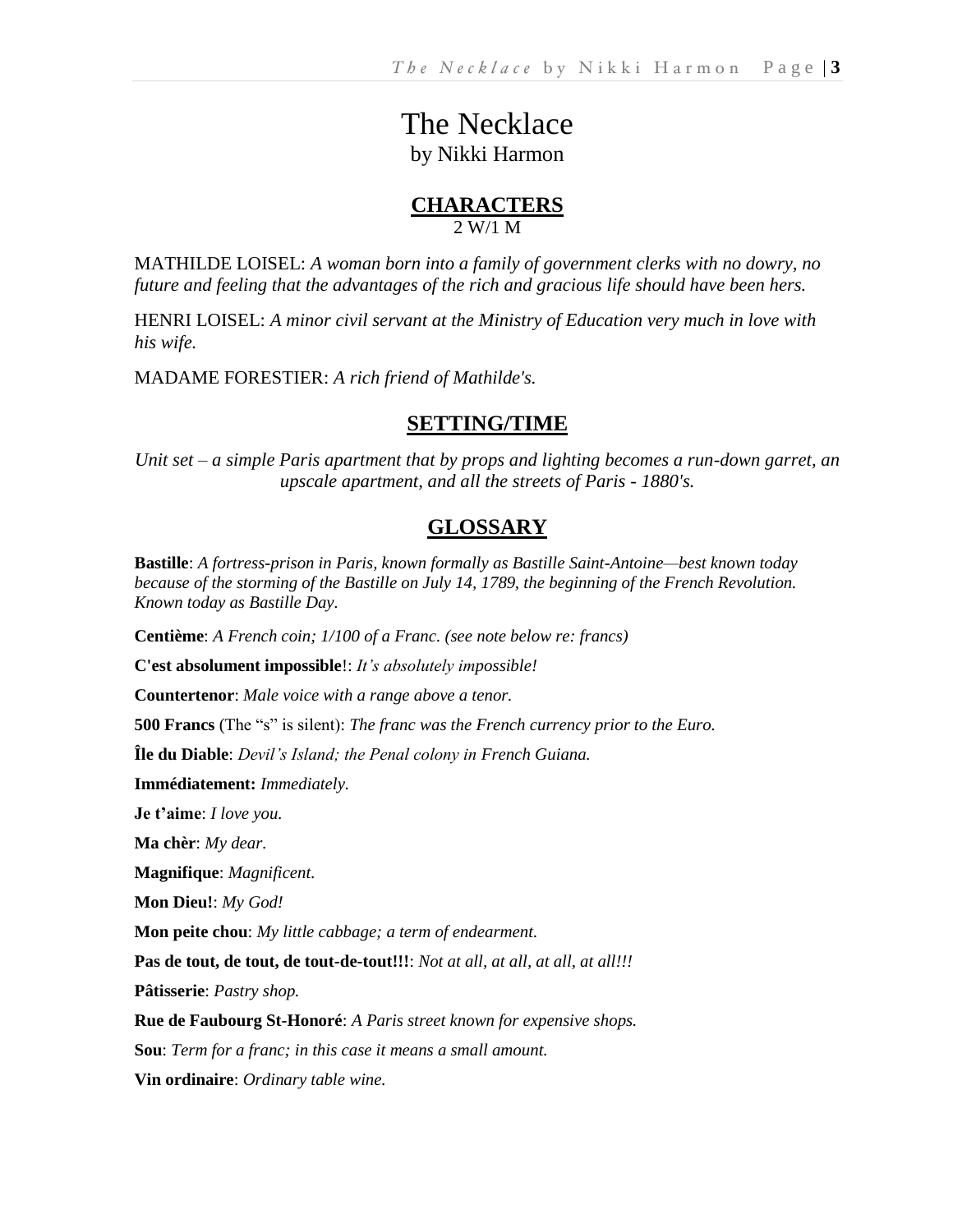The Necklace by Nikki Harmon

# **A Play in One Act**

SETTING: *MATHILDE and Henri's simple apartment, which later on becomes a run-down garret; an upscale apartment and all the streets of Paris in the 1880's, open enough to allow the characters to be in different parts of Paris by merely turning or moving a few steps.*

AT RISE: *MATHILDE LOISEL is at home, admiring herself in a full length mirror.*

# MATHILDE

I have pearls for teeth and sapphires for eyes. There is no one in the whole of Paris who would deny that my hair is the finest and softest of any woman in all of the city. Finer than the finest Chinese silk, woven from the most perfect silk worm. That my feet are the tiniest, most perfect feet in all of France. In all of Europe. In all the world! That my hands are the daintiest, my mouth, like a rose bud at its most fragrant. That my whole self is . . . magnifique! Before my marriage to Henri, men waited for days on end merely to catch a glimpse of my soft skin, my gentle hands, and the hope of a smile from my perfect lips. And the ones I did not chose, they would return day after day, hoping I would chose them to be the one I might smile upon, if only for a moment. Yes! I could have had my choice of men. Any man I wanted . . . If only I had been rich.

> *HENRI LOISEL ENTERS SL carrying a tattered briefcase.*

#### **HENRI**

I have a surprise, ma chèr Mathilde. A *very* special surprise. One you will never guess. Not in ten thousand lifetimes! Twenty or even *thirty thousand!* 

#### MATHILDE

You've copied your voice into one of those speaking machines, and spent our next week's grocery money to do so.

*HENRI looks sad. It's an old argument.*

I knew it. I knew it! I can tell by the way you hang your head. Henri, if you have wasted a single centième of your hard earned money on that silly dream of yours…

#### **HENRI**

It's not a silly dream.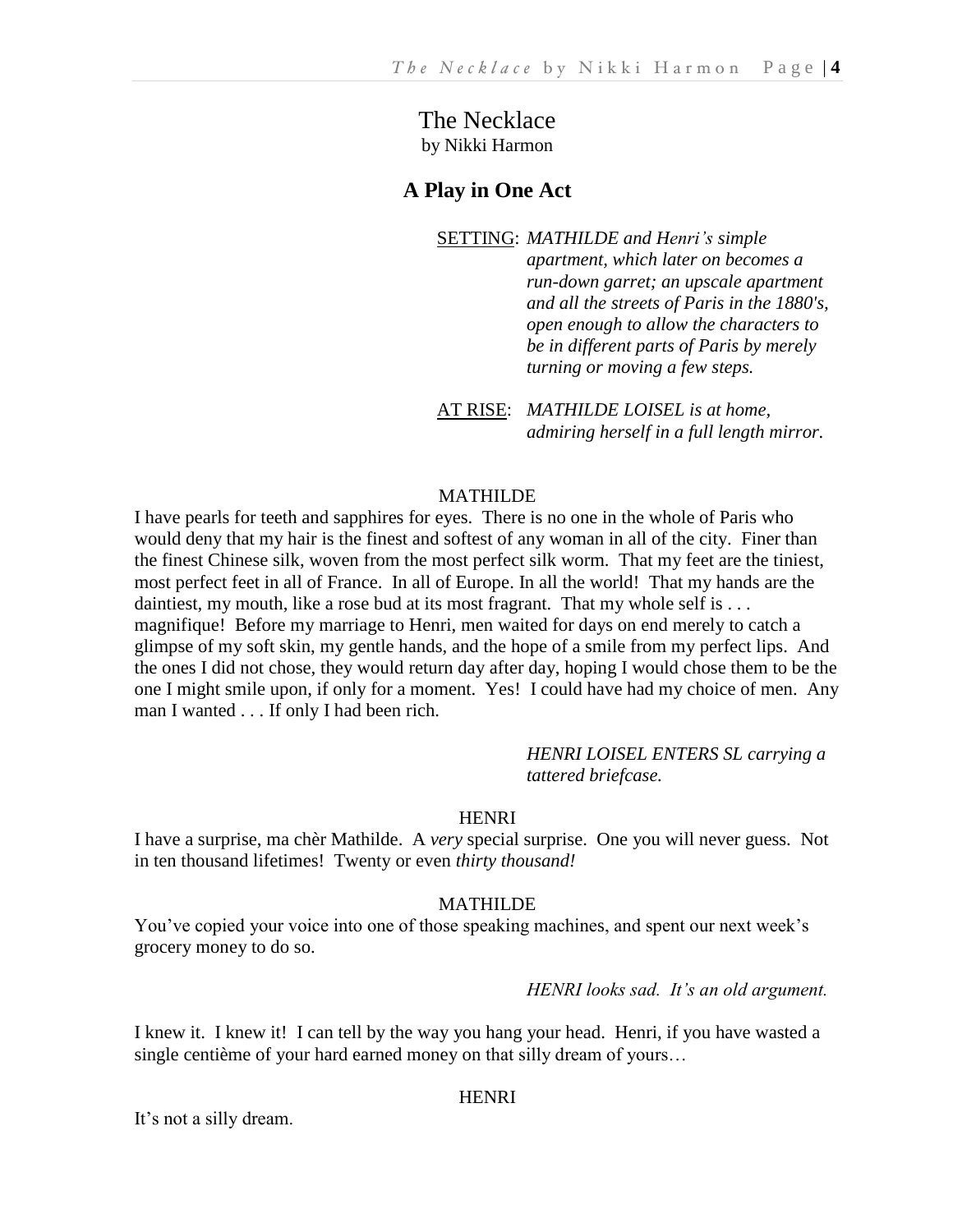…that you will one day sing at La Scala!? At *La Scala*, like Felice Varesi!

#### HENRI

Varesi is a baritone. *I* am a…

#### MATHILDE

…man who cannot sing any better than the man with the monkey in the Place de la Concorde!

#### **HENRI**

The Monkey Man is a *Counter*tenor.

#### MATHILDE

*(Folding her arms like the period at the end of an argument)* Who will *also* never sing at La Scala!

#### **HENRI**

*(Waving a large envelope)* You haven't yet guessed my a surprise, ma chèri.

#### MATHILDE

*(Grabbing the envelope)*

A silk envelope with a gold crest? Why didn't you tell me right away? How could you let me go on talking when you had something so important to show me?...and our names written right on it…in gold leaf no less! I don't know anyone who has ever had their names written in gold leaf. Non! Not one single person…ever.

#### HENRI

Mathilde…the envelope.

#### MATHILDE

First I must read our names out loud. *(Reading)* Monsieur et Madame Loisel. *(Sighs)* There's a different sound when it's written in gold. *(Sniffing at it)* …and with just the slightest hint of scent. Not too much. Just enough. Someone very important wrote this. I can tell.

#### HENRI

Are you ever going to open it?

# MATHILDE

Envelopes such as this demand respect. You don't open such an envelope the way you do a butcher's bill. *(Taking a deep breath; opening the envelope; reading)* "Le Ministre de l'Ěducation et Madame Georges Ramponneau request the honor of the company of Monsieur et Madame Loisel at a formal reception and grand ball in honor of The Grand Duchess Olga Feodorovna, and her daughter, The Grand Duchess Anastasia Mikhailovna, to be held at the Ministry of Foreign Affairs, on Monday, Eighteen January."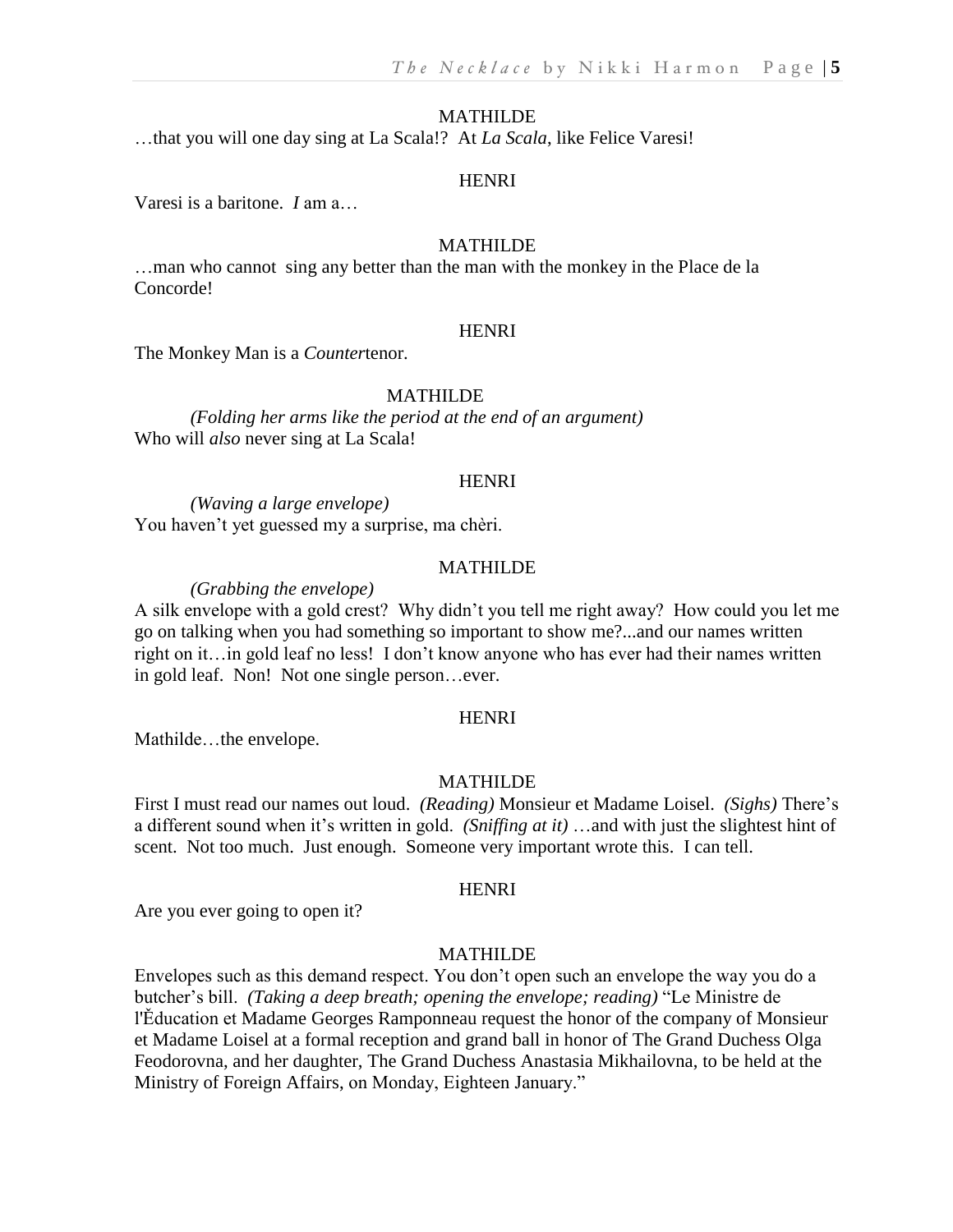*HENRI beams with pride but MATHILDE breaks into tears and throws down the invitation.*

# MATHILDE (Cont'd)

How could you do this to me? How could you? Have I not been a good wife to you? Have I not been faithful and caring? Have I not been everything a wife could be?

# **HENRI**

*(Carefully picking up the invitation)* Yes, of course you have. You are the most perfect wife a man could ever ask for. I could not wish for a better wife.

#### MATHILDE

Do you love me?

#### HENRI

Yes. Of course I do. You know I do. More than anything in the world.

# MATHILDE

Then how could you have ever done such a thing to me? How?! How?! *How could you do this to me??!!*

#### HENRI

You're always saying we never go anywhere. Now we have an invitation to go somewhere better than anywhere we have ever dreamt of going, and you act as if I'd plunged a dagger into your heart.

#### MATHILDE

You don't understand!

#### HENRI

I am the only one in my entire department who was given an invitation. Not even Honoré, who's been in the department twenty years longer than anyone else, and now my wife doesn't want to go.

#### MATHILDE

Can't you think of me for once?

#### HENRI

I *was* thinking of you. I *am* thinking of you. I am *always* thinking of you.

# *MATHILDE cries.*

Why on earth are you crying?

# MATHILDE

Look at me!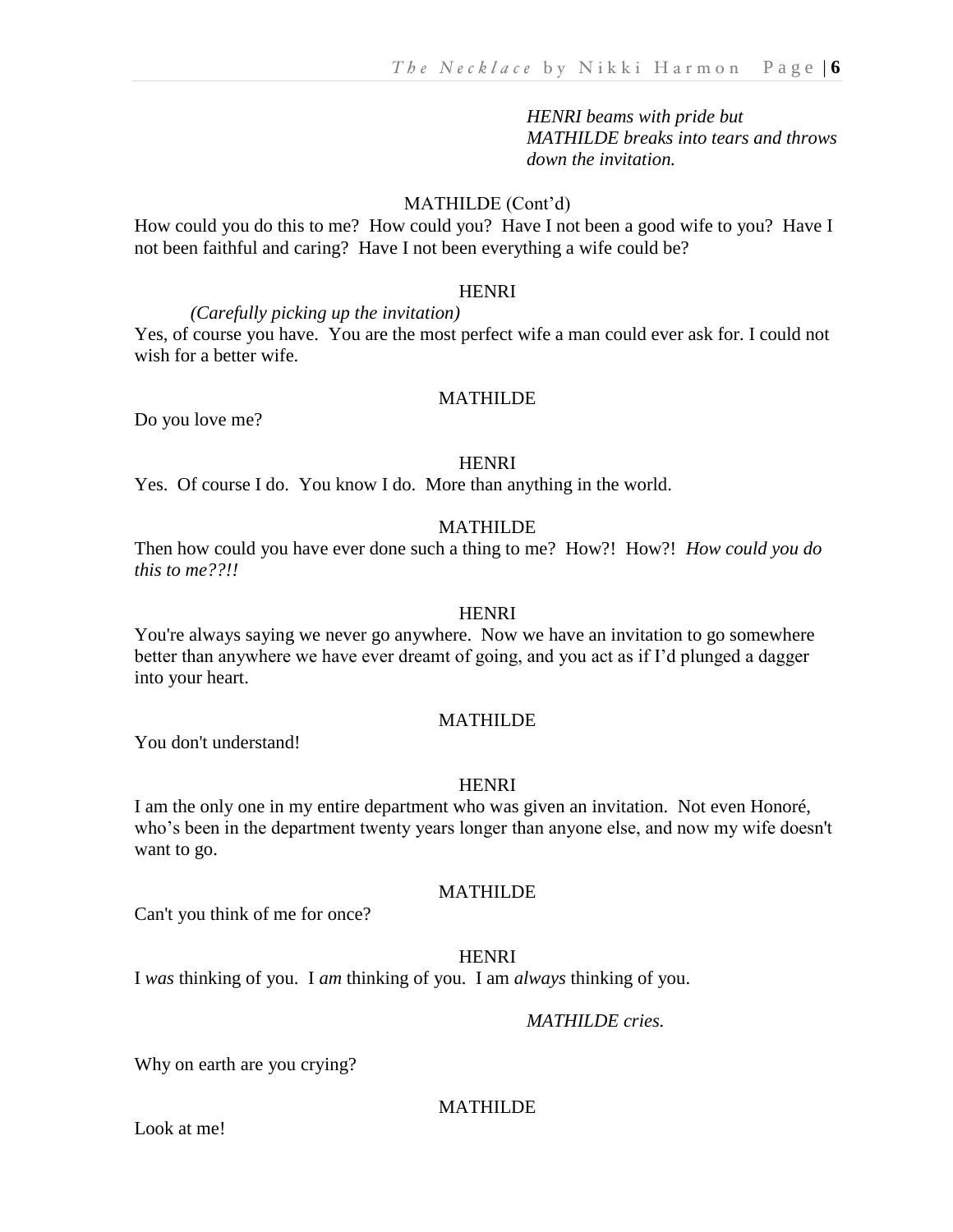Yes?

# MATHILDE

What do you see?

#### **HENRI**

My wife. I see my beautiful, wonderful, lovely wife who I love more than anything in the world. I see her crying and I have no idea why.

#### MATHILDE

My dress!

#### HENRI

Yes?

#### MATHILDE

Is this the kind of dress I can wear to a grand ball?

#### HENRI

I think it's a very nice dress. I've always liked it.

### MATHILDE

The concierge wouldn't even open the door for us. We'd be sent to the side entrance. "There goes the poor civil servant and his even poorer wife." Is that what you want?

### **HENRI**

What about the blue dress you wear to the movies each week? The one with the little lace collar. That's a pretty dress.

#### MATHILDE

I can't wear that! Not to a ball. In the movies we sit in the dark, and when we leave why do you think I always want to be the last ones out?

#### **HENRI**

Are we always the last ones out?

# MATHILDE

Henri! You never see *anything*!

# **HENRY**

 $But...$ 

#### MATHILDE

And, if someone is still in the lobby, then I press my purse on the left side so they won't see the holes I've darned, and put my hand on the right side to cover the faded spots from too many washings. Too many washings from too many wearings, Henri, because this is the only dress I own that is half decent. *(Crying harder)*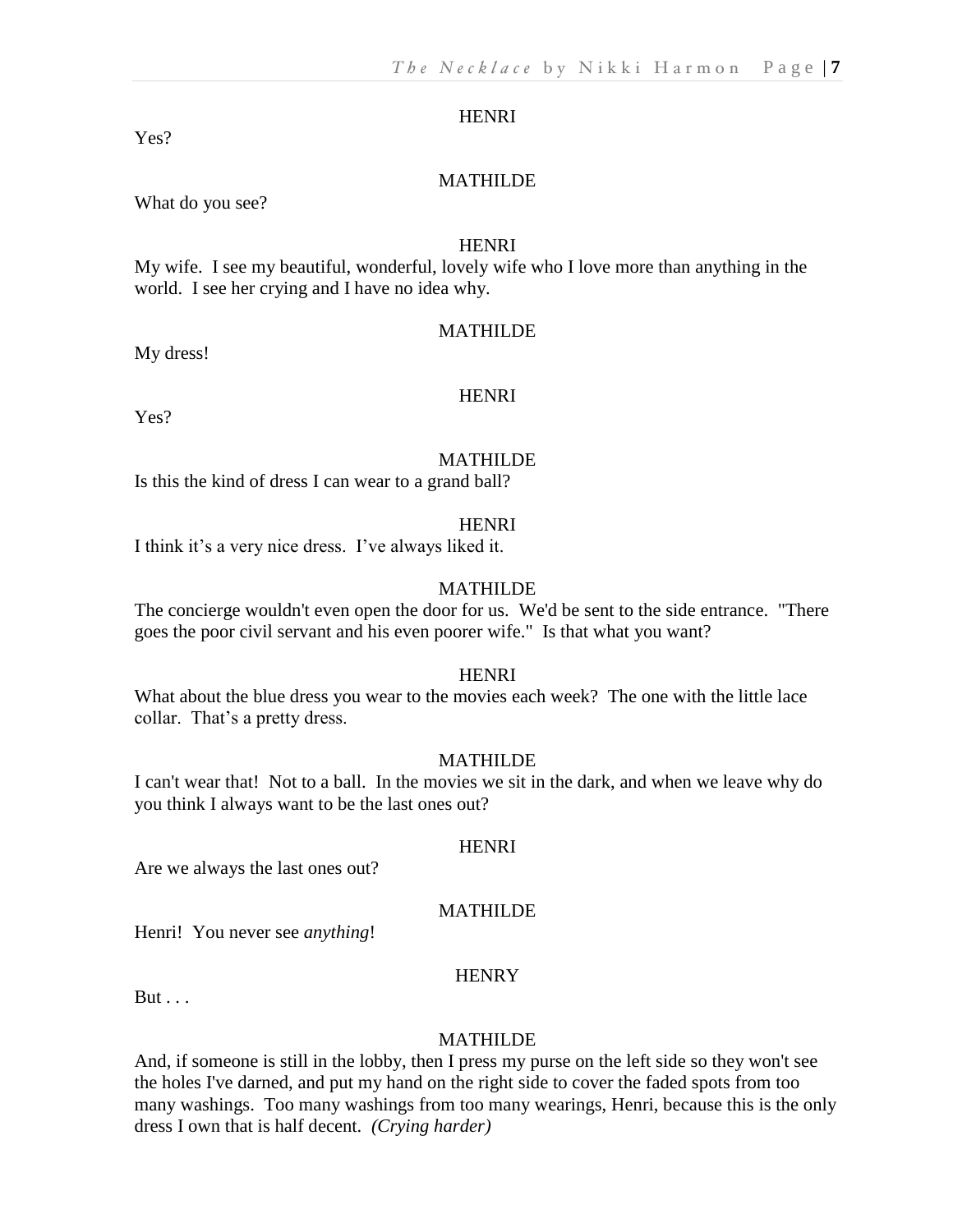Don't cry, mon peite chou.<sup>1</sup> It'll be alright.

#### MATHILDE

Give the invitation away. Give it to someone whose wife has a dress to wear because yours has nothing but a rag.

#### HENRI

How much would a new dress cost? One that would make you happy?

#### MATHILDE

Four hundred francs.

#### **HENRI**

That much for a dress?.

#### *MATHILDE starts crying again.*

Please don't cry. I'll give you the four hundred francs. I'll give it to you because I love you, but please buy something that will last a long time.

#### MATHILDE

Ie t'aimel $^2$ 

*MATHILDE throws her arms around HENRI and they kiss, and then She starts to cry again.*

#### HENRI

*Now* what's the matter?

#### MATHILDE

I have no jewelry. Not a single diamond or emerald. Not a pearl or a sapphire. I have nothing! Not even a tiny gold clip to wear in my hair. How can I wear an evening gown without jewelry? People would know we didn't belong there. They would know we were poor and laugh at us. I couldn't stand it if they laughed at us. Non, non. We can't go to the ball. It's utterly impossible! Take the invitation back. Say that I am sick. That my mother's aunt's son is dying of a terrible incurable disease, and I must help care for him. Tell them anything, only take the invitation back and never mention it again. Never! Never! *Never*! mention it again, or I shall cry until the day I die. Do you hear me, Henri? Never, never, never, because if I hear it again I *will* die.

#### **HENRI**

You could wear flowers. Rich women wear them behind their ears and tied to their wrists, and some even hang them around their necks. You'd be in style and it'd only cost a few sou.

 $\overline{a}$ 

<sup>&</sup>lt;sup>1</sup> "My little cabbage." A term of endearment. (pronounced shoo)

 $2$  I love you.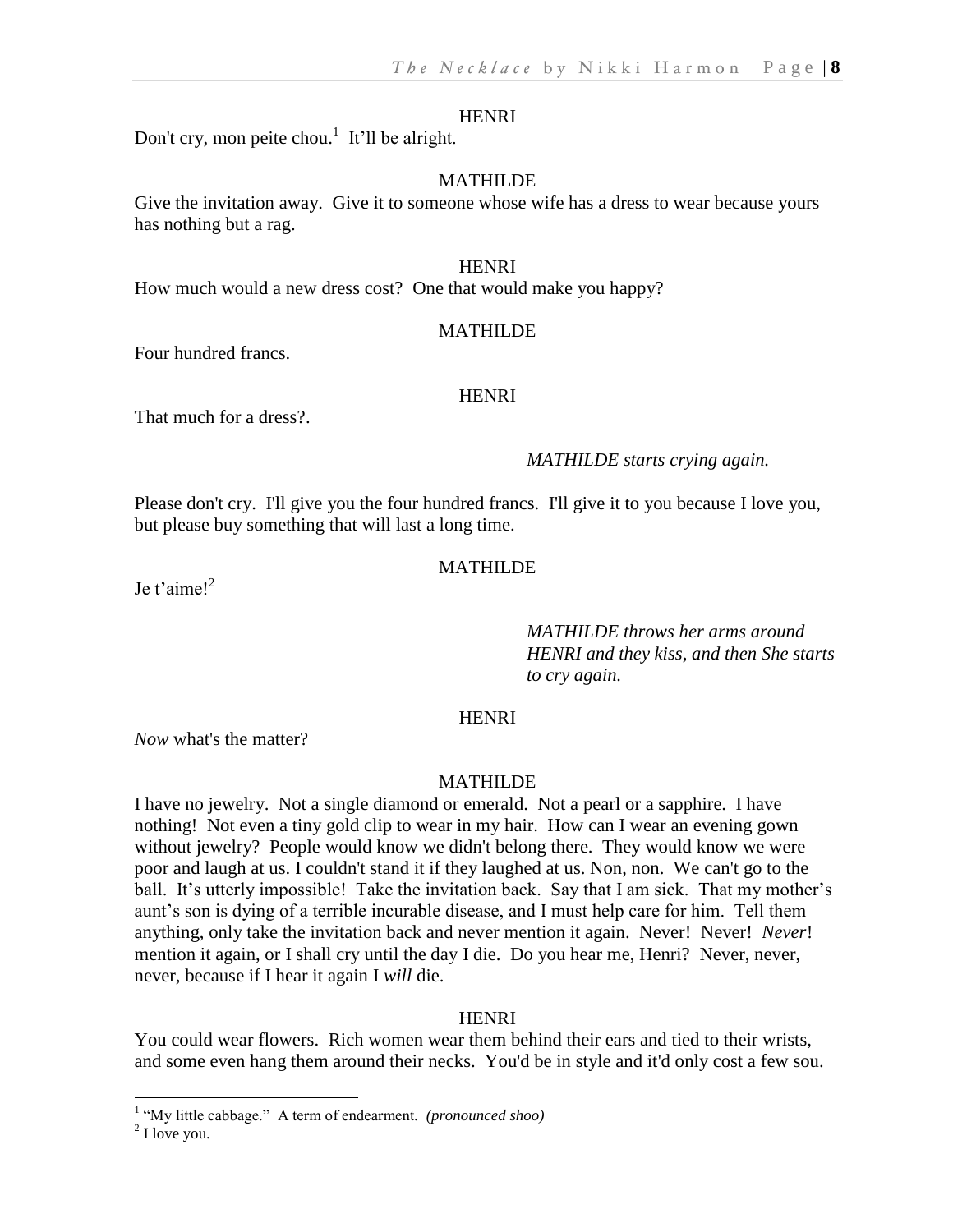Don't you know anything? *Everyone* knows that under those flowers the women wear diamonds and pearls. If I wore flowers without jewelry I'd be laughed at. They'd point and laugh and say, "Look, there's a woman whose husband could only afford flowers." I'd be so embarrassed I'd die. I'd die, I tell you. I'd simply die. Non, non. We can't go to the ball. There is no way that can ever happen. C'est absolument impossible!<sup>3</sup>

# **HENRI**

But . . .

#### MATHILDE

Non! Pas de tout, de tout, de tout-de-tout!!!<sup>4</sup>

### **HENRI**

What about your friend, Madame Forestier? She'd lend you some of her jewelry. She's rich. She must have diamonds and pearls enough for four balls. Ask her as friend to friend. I'm sure she will lend you anything you wish.

# MATHILDE

Of course! I had forgotten about Jeanne. She is a good enough friend; she'd understand. She'd never laugh at me. I'll go to her at once. Oh, Henri, it's going to be the most perfect evening ever.

> *They kiss. MATHILDE crosses to Madam Forestier's apartment as HENRI EXITS.*

And I'll buy the dress I saw last week in the window of that little shop on rue de Faubourg St-Honoré.<sup>5</sup> The one with the pretty sleeves and the lace tie. And shoes! I'll need shoes. But how am I going to get shoes *and* a dress out of four hundred francs?! . . . The grocery money. I'll take that and water the stew for a week. With an extra onion it won't matter. And I'll need gloves, too. Long white ones. Jeanne has a pair. I've seen her wear them. She'll lend me hers and no one will laugh at me. Not one person, because no one laughs at people who look rich.

> *MADAME FORESTIER ENTERS USR with several velvet jewelry boxes.*

# MADAME FORESTIER

Choose, chéri. Whatever you want.

# MATHILDE

*(Opening each box)*

The pearls are lovely and the Venetian cross is so beautiful with its rubies, and the gold chains are so elegant. I can't make up my mind. *(Opening the red velvet box)* Oh, Jeanne! This is

 $\overline{a}$ 

<sup>&</sup>lt;sup>3</sup> It's absolutely impossible!

<sup>&</sup>lt;sup>4</sup> An expression said rapidly, and meaning "Not at all, at all, at all-at-all!"

<sup>&</sup>lt;sup>5</sup> The Paris street known for expensive stores.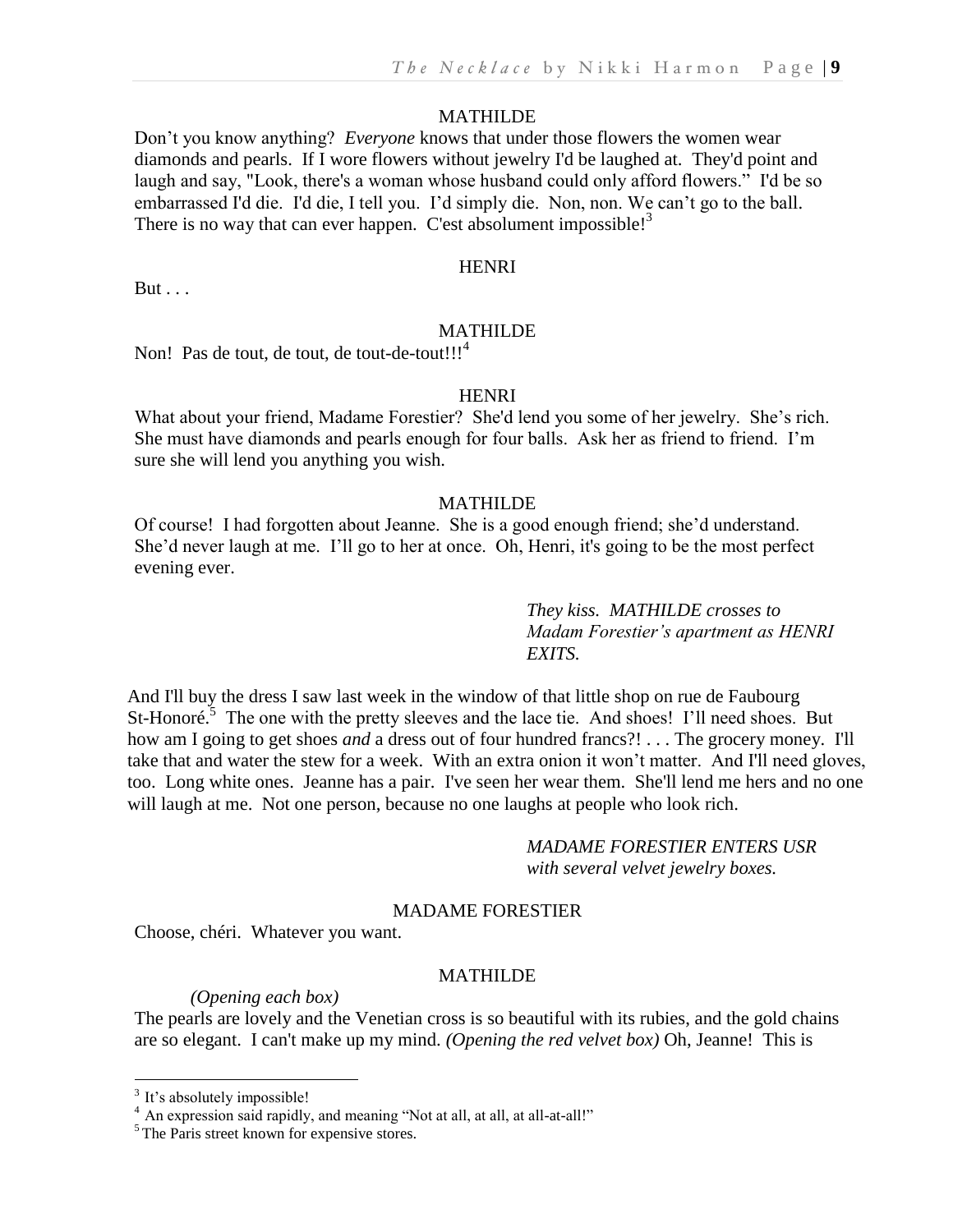#### MATHILDE (Cont'd)

the most beautiful necklace I have ever seen. The diamonds look like raindrops and the clasp …I've never seen a diamond that lovely, and that large. Will you lend me this, alone? It's all I'll need, just this magnificent necklace.

# MADAME FORESTIER

Certainly.

 $\overline{a}$ 

#### MATHILDE

Merci, Jeanne!! Merci beaucoup, my sweet Jeanne.

# *MATHILDE hugs MADAME FORESTIER kissing her on both cheeks.*

I'll be the most beautiful woman at the ball, and it will be all because of you! Wait until Henri sees how beautiful I am! He will be so proud of me!

> *We Hear Symphonie Fantastique, Op. 14: II Un Bal, by Hector Berlioz,<sup>6</sup> as MATHILDE EXITS SR clutching the necklace and the box as MADAME FORESTIER EXITS SL.*

*HENRI ENTERS wearing a jacket. The Lights C/F into a deep evening glow – The Music Fades to a low level under the following.*

# HENRI

Mathilde! Mathilde! Hurry, you'll catch cold standing in the hall. And close the door. I can feel the night chill all the way in here. *(Taking off his jacket and calling offstage)* What an evening! I've never seen so many important people all in one place, at one time and heard so many important conversations. Everyone had something more important to say than the next one, and I was there to hear it all! And once, or maybe it was even twice. Yes, I'm sure it was twice, someone turned to me and asked, "Don't you think so?" and I nodded my head, yes, and they turned back and said, "See, he agrees." Me! My opinion was asked for. A thing like that has never happened before. What an evening! And the food. So much, and so many different kinds. I could have tried everything there was and still not have eaten one thing I'd ever eaten before. I don't know what I liked best. The raspberry and orange crepes suzettes. The tiny little round beef pastries. And the caviar! The caviar was so wonderful, but I don't know if it was just because I've never eaten caviar before or if it truly was the finest caviar in the whole of France. What do you think Mathilde? Did you like the caviar best? Mathilde? Mathilde, are you coming in?

<sup>6</sup> Suggestion: Berlioz: Symphonie Fantastique; Copyright: 2006 High Definition Classics; Tbilisi Symphony Orchestra, Andreas Spörri conducting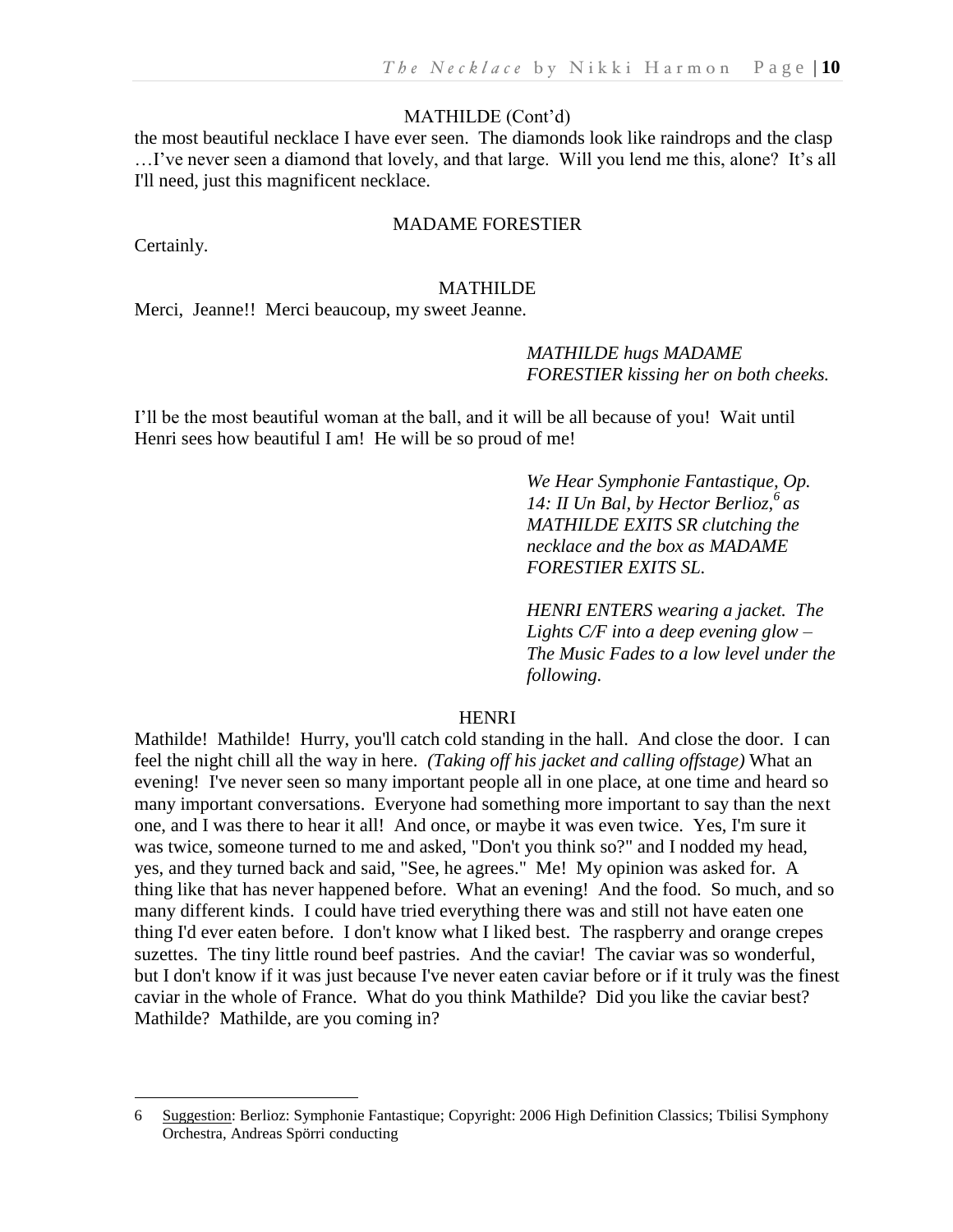# MATHILDE (Off)

I just want to look at myself in the mirror one last time. I want to turn around and around and keep dancing and spinning and twirling and never ever have to wear anything but this wonderful, beautiful dress again.

# **HENRI**

And you deserve to, my sweet Mathilde, but close the door, first. The draft is terrible.

#### MATHILDE (Off)

I will, Henri, in just a moment.

#### HENRI

Of all the other women there, you were the most beautiful. Everyone said so. Everyone wanted to dance with you. The Prime Minister himself told his aide who told the Minister of Education, who told me that the Prime Minister thought you were very charming. Those were his exact words. "Very charming." Imagine that. Mathilde? Did you hear me? Mathilde?

# MATHILDE (Off)

Yes, dear. You said I was charming.

#### HENRI

The Minister talked to me just as if I was somebody. And his wife wanted to know where you bought your dress. Imagine that! And hers must have cost five times four hundred francs and *she* wanted to know where *you* bought yours. It's just like I've always said. You needn't have money to have taste. Right, chéri? Like I've always said . . . Chéri ? What are you still doing out there that is taking so long?

# *MUSIC ABRUPTLY OUT.*

# MATHILDE (Off)

I LOST IT!!!

# HENRI

Lost what?

# MATHILDE

*(Runs in)*

It must have fallen off in that awful carriage. That driver hit every hole in the street, and he drove too fast. I told you to tell him to slow down. You remember. I told you to tell him not to drive so fast.

# **HENRI**

If you hadn't rushed us out of the Ministry so fast we could have gotten one of the ones lined up in front and we wouldn't have had to ride in one of those shoddy ones by the Seine.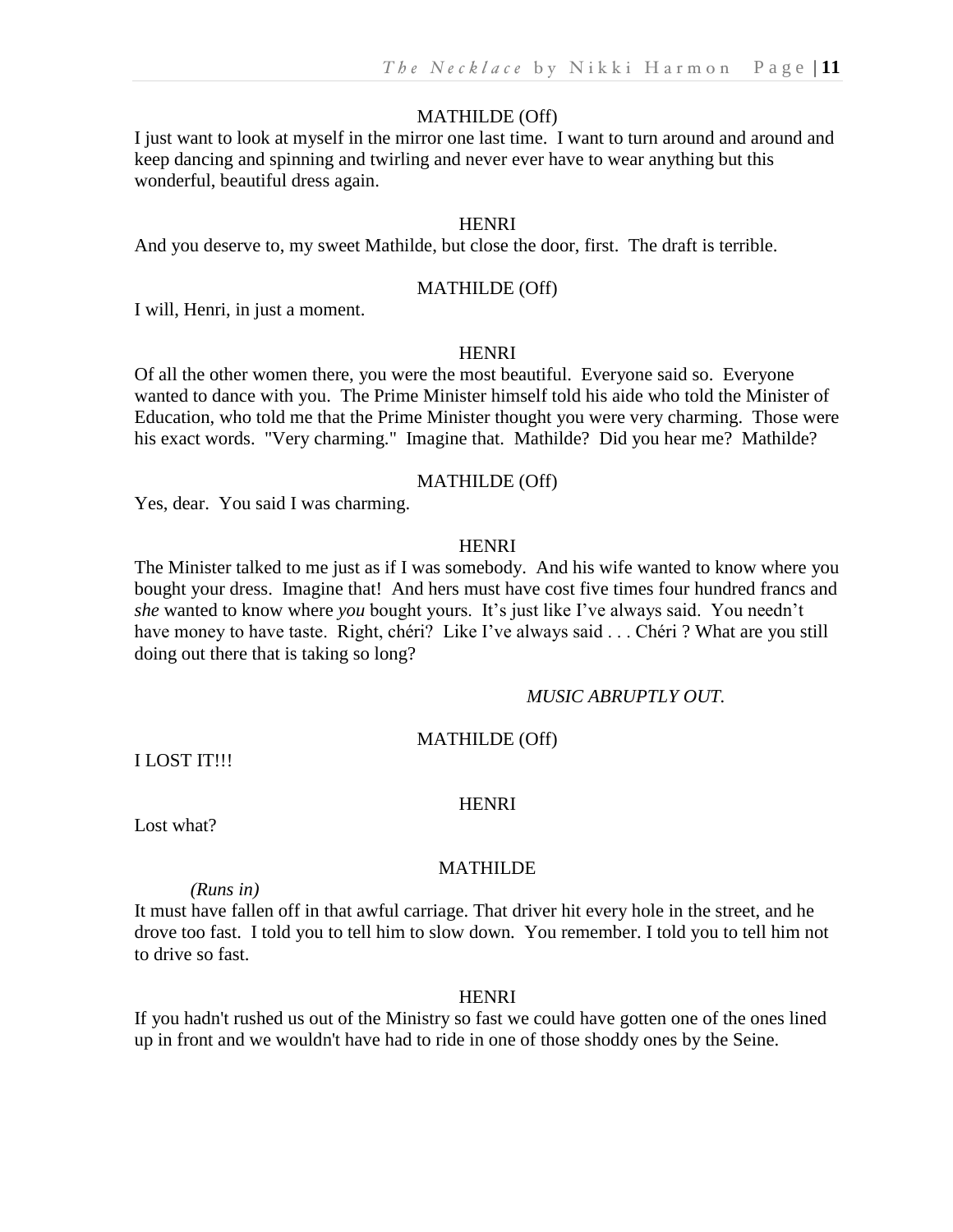And let the other women see I only a cotton coat and not one of silk or velvet?! Never! It would have ruined everything. Tomorrow that'd be all they remembered. The Civil Servant's wife and her plain coat. If I'd had a silk coat I'd never have lost it!

# **HENRI**

Lost what?

# MATHILDE

IT! IT! I LOST *IT*!

#### HENRI

What?!

# MATHILDE

*The necklace!!!* The *diamond* necklace. I've lost Madame Forestier's necklace!

#### **HENRI**

That's not possible! You had it when you left the Ministry.

#### MATHILDE

Yes, I felt it around my neck while I was in the vestibule just before we left.

#### **HENRI**

Then you must have dropped it when you were dancing in the hall, just now. Go back and look. It probably just fell under the table and is lying in a shadow.

# MATHILDE

I looked. I crawled around on the floor and pulled up the rug and looked in places I haven't stood in, in months and it's not there. It's not anywhere! What are we going to do? What are we going to do? How can I tell her I lost her necklace? She'll think I stole it and call the police. They'll put me in prison! I'll be shipped off the Île du Diable, or worse.

#### **HENRI**

There is nothing worse. But there is no need to talk of such things. *(Putting his arm around her)* That will never happen. I won't let it.

# MATHILDE

Then what are we to do?!

#### **HENRI**

Maybe it fell off in the carriage. Yes! Yes! That's probably exactly what happened. It was a *very* bumpy ride. Remember, I said that and you said I was right. That it seemed as if the driver was finding every single hole on the Boulevard. Yes, I remember that distinctly. I said it was bumpy and you said, "Yes, very bumpy." So, it's probably on the floor of that carriage. Right there, where it must have fallen off your neck. *(Putting on his coat)* Do you remember the number? I'll track down the carriage and find it. There can't be that many carriages. Tell me the number and I will find it.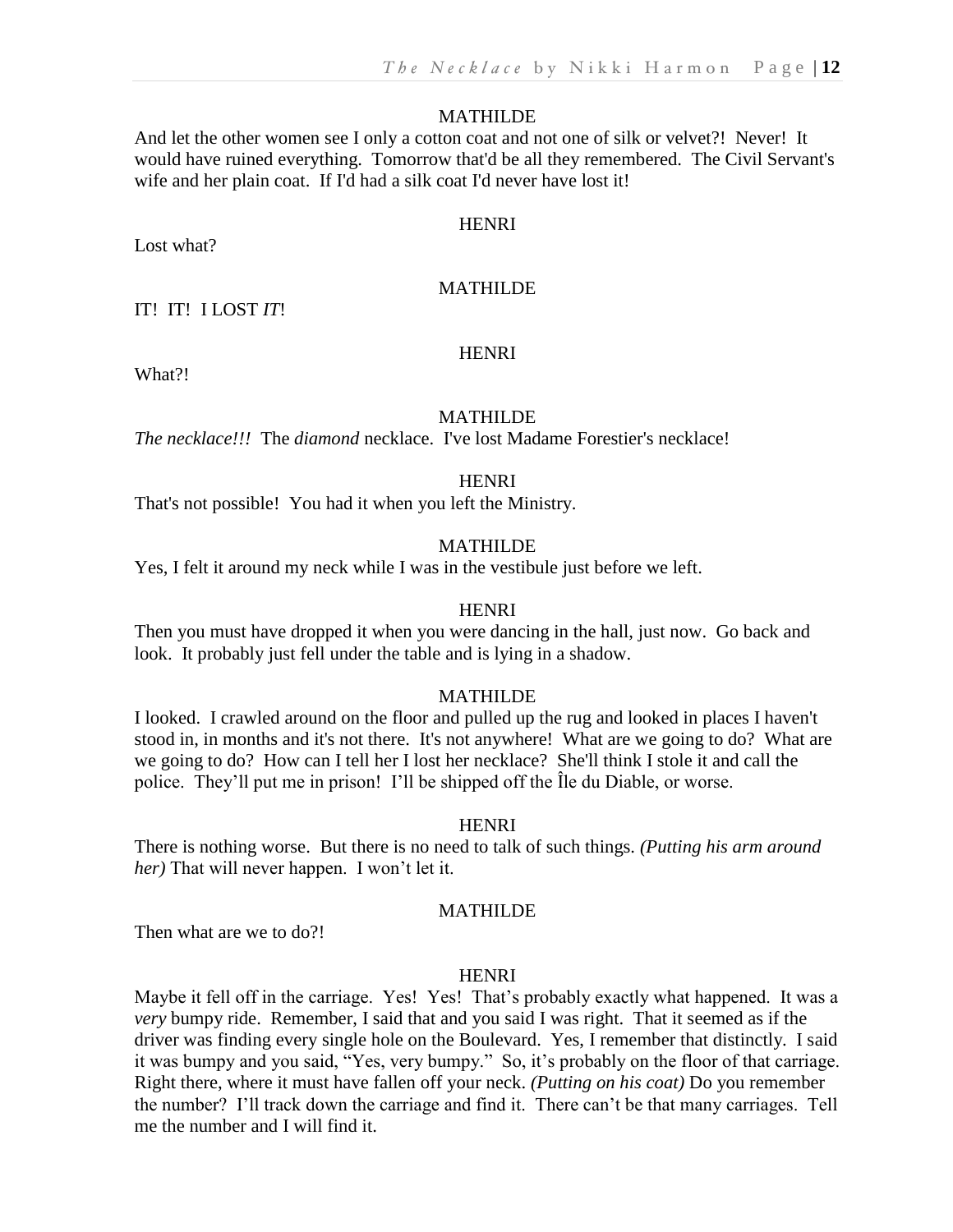I don't remember.

# **HENRI**

What did the driver look like? I think he had dark hair. Or blond. But not too blond. He was sitting, so I don't know if he was tall. Was he tall? He could have been tall. Do you remember?

#### MATHILDE

*(Sobbing)* I don't remember. I don't remember anything.

#### **HENRI**

Maybe it's not in the carriage. Maybe it fell into the street. I remember the streets. Yes, I remember them. I remember exactly. Thirty-Seven quai d'Orsay, to Boulevard Raspail, across the Seine, through the Place de la Concorde, to Rue de Rivoli, and finally Rue de Castiglione.

#### MATHILDE

Where are you going?!

#### **HENRI**

To walk every foot between here and the Ministry. It has to be out there.

*HENRI runs DS into the "streets of Paris" asking "everyone" in sight if they have seen the necklace, pointing this way and that, to all the possible places the necklace might have fallen, or rolled or was kicked aside, as MATHILDE sinks into a chair, sobbing. The Lights in the apartment Dim to Moonlight that Slowly Rises into morning, and HENRI grows more frantic and more tired.* 

*MATHILDE's still sitting, rocking back and forth in shock as HENRI's pace slows with the sadness and realization that he's no closer to the necklace than when he started.*

#### **HENRI**

Have you seen it? Last night my wife lost a necklace. It is her friend's necklace. Have you seen a necklace lying on the streets? Perhaps, if you think back, maybe a glimmer of moonlight on a shiny speck of something caught your eye. You walked past it and thought nothing of it. Please! Madam, Monsieur, please. You, Madam, perhaps you might remember? Or you, Monsieur, did you seen a diamond necklace? Any one, please. I *must* find it. Please help me find the necklace. It is very very important that we find the necklace. Won't someone please help me? Someone must have seen it.

> *HENRI crosses back into the apartment, exhausted.*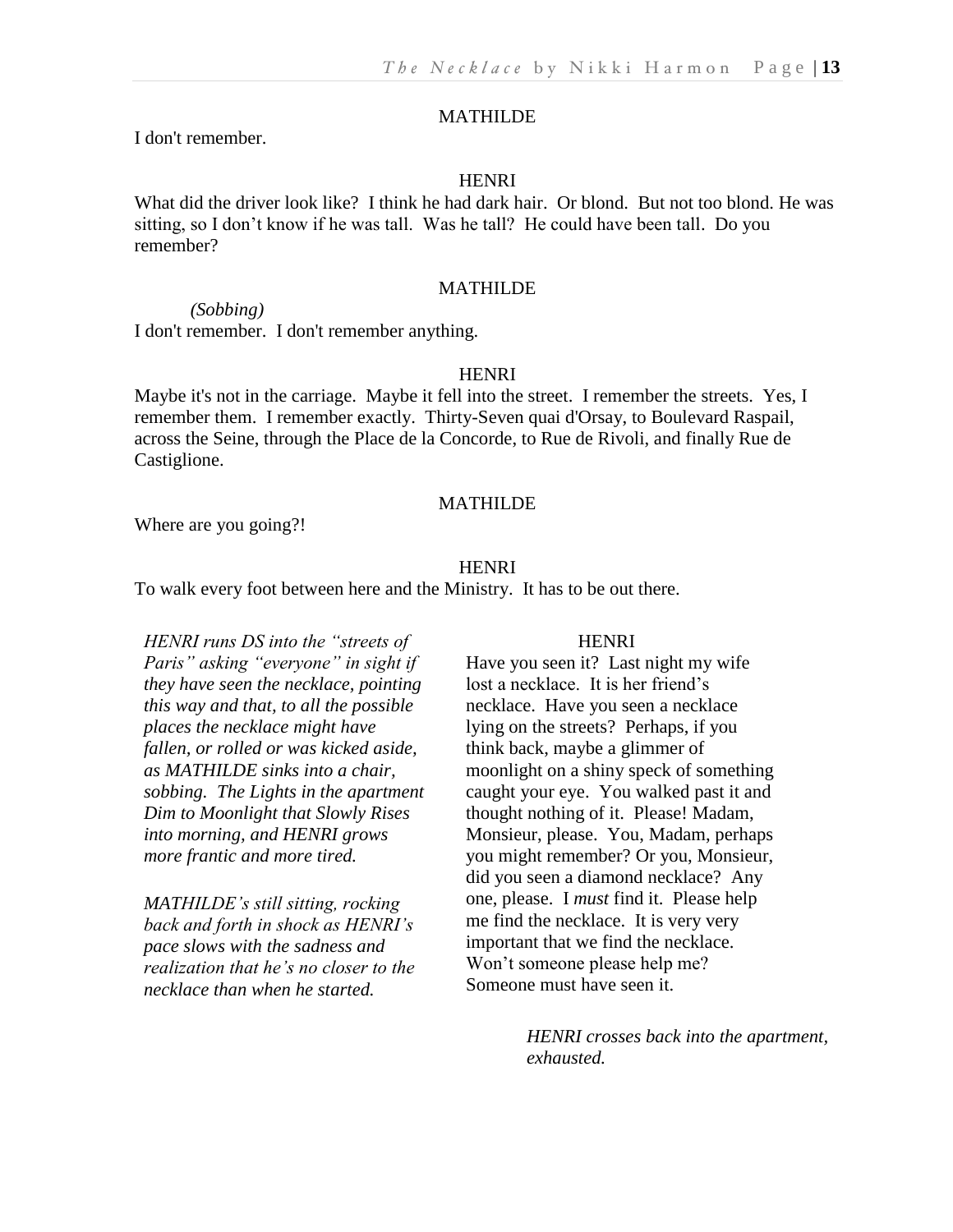Nothing.

#### MATHILDE

You looked everywhere?!

# **HENRI**

Everywhere. I went to the police station. To the newspapers. I stopped every carriage I saw. I asked every person, every child, and they saw nothing. The police didn't take me seriously. The carriage drivers all said they would tell the other drivers to look for the necklace. T*hey* believed me. It seems the rich are always losing their jewelry and when the drivers return it to them, they give them handsome rewards. I don't know where I'd get such a reward if they did find it. And the newspapers said that if they ran a story about it everyone in Paris would know about our troubles, and that would mean Madame Forestier would know, too.

#### MATHILDE

We're ruined!

#### HENRI

Write your friend and tell her you broke the clasp and you're having it repaired, and that it'll take a week. By then someone'll have turned it in. People are naturally honest. I'm sure they'll take it to the police when they find it. We just have to wait.

#### MATHILDE

She'll think I stole it.

### **HENRI**

Not if you write the letter. No one would write something if it wasn't true. It's a fact. Everyone knows that.

#### MATHILDE

# *(Searching for paper and pen)*

You're right. But it'll have to be simple and short, as if I jotted it down without a care. That way she'll believe it. And I am sure she'll be very glad she's getting a new catch for the necklace. That I was such a good friend that I would look out for her necklace as if it were mine. Yes, you're absolutely right. A letter is absolutely the right thing to do. *(Writing)* I will explain how careful I was with her necklace, but that the catch snagged on my shawl, and snapped off. And that I would never want to return her jewelry to her broken, and that is simply why I have delayed in its return. So that it would returned in the same condition that I borrowed it and not until I have restored…it…to…it's…original beauty…Your Good Friend, Mathilde. *(Sealing the envelope)* There!

#### **HENRI**

Give me the note and I'll post it, and we can start looking again. Maybe it slid under a rock and it's just sitting there waiting for us to find it. It's very possible that could have happened. Yes. Yes. I am absolutely possible it could have happened. Rocks are known to roll on top of things all the time. And things are always hiding under them.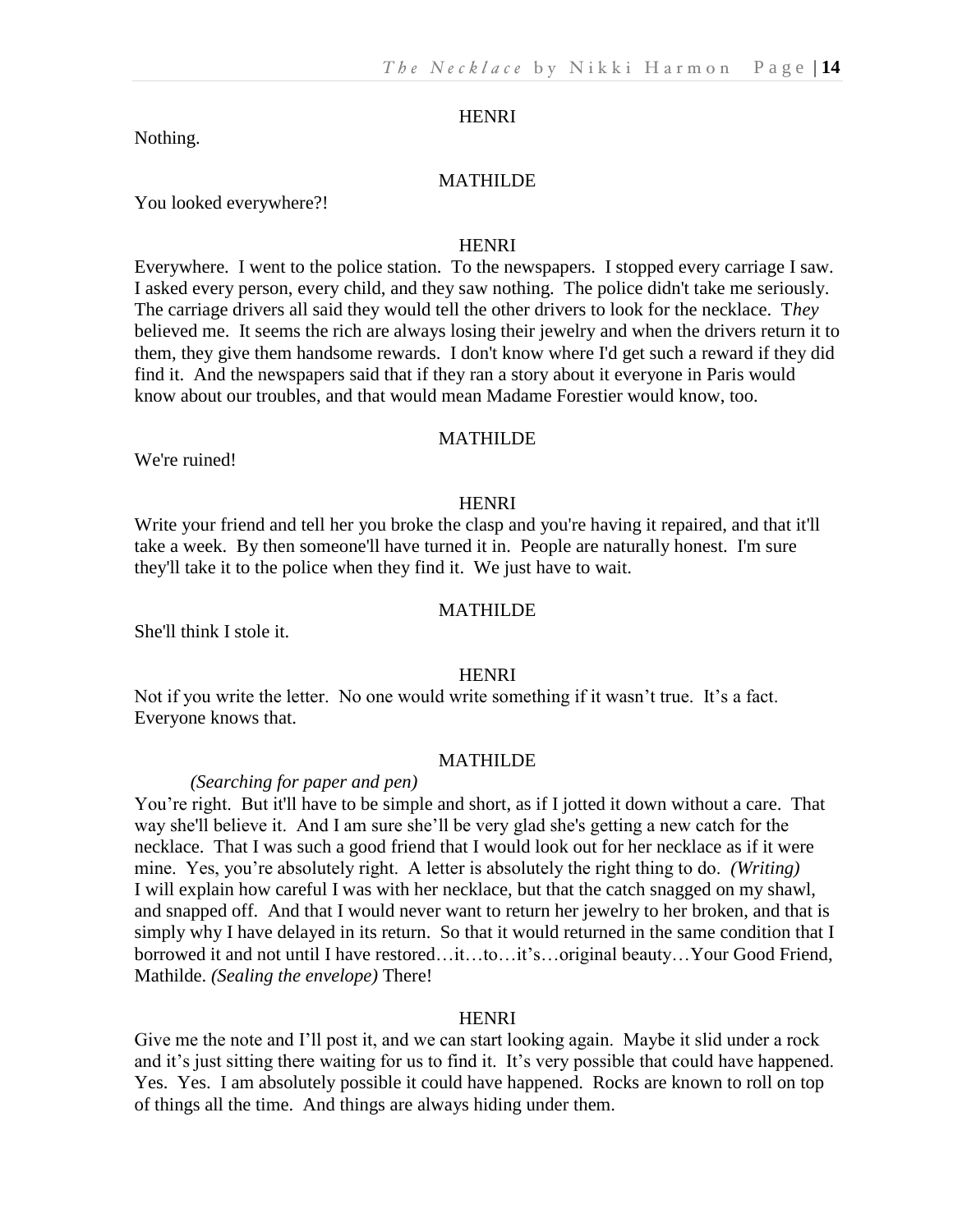*MATHILDE crosses US and changes out of her evening dress and into a house dress, as HENRI returns to the streets to search again.*

# HENRI (Cont'd)

Or Maybe it got kicked behind a tree by the Seine. Children are always playing there and one of them probably just kicked it behind a tree. Or maybe it's buried in the snow and no one'll know about it until Spring. Or a dog could have found it and carried it home, or maybe he buried it. It's possible. Anything is possible. . . . It has to be.

> *MATHILDE turns DS. She's markedly more tired and tries to think of all of the possibilities, while HENRI continues searching all of Paris.*

# MATHILDE

#### *(To herself)*

Maybe the necklace caught on the wheels of a carriage and dragged it back to the stable. Maybe it's lying at the bottom of a pond all the way out in the Bois. Carriages take couples out to the Bois all the time. It could be lying there right now. Or, maybe by now it's in front of the Gare du Nord and someone's suitcase hooked it and carried it all the way to Switzerland, and now it's sitting in a corner of a hotel room in Lucerne. Or maybe that suitcase went to Spain, and a child buried it in a sand pile as found treasure on the beach on Costa Brava. Or, maybe the wheels of a cart in Les Halles ran over it, and the necklace was caught up on them, and dragged for a while, until it snapped off, and was flung into the Seine and was washed out to sea, and a fisherman caught it in his net, or it's been swallowed up by a big fish, maybe even a whale or a dolphin, who's on his way to the Indian Ocean…Maybe there are too many maybes.

*HENRI enters the apartment.*

#### HENRI

We have to replace the necklace.

### MATHILDE

It was a *diamond* necklace!

#### HENRI

Mathilde, it's not out there. Do you understand? I've looked everywhere.

#### MATHILDE

Maybe . . .

#### HENRI

*Everywhere*. Now give me the box. The name of the Jeweler's on the top. They probably have other's like it. She'll never know the difference. Rich people have so much jewelry that it all looks alike to them.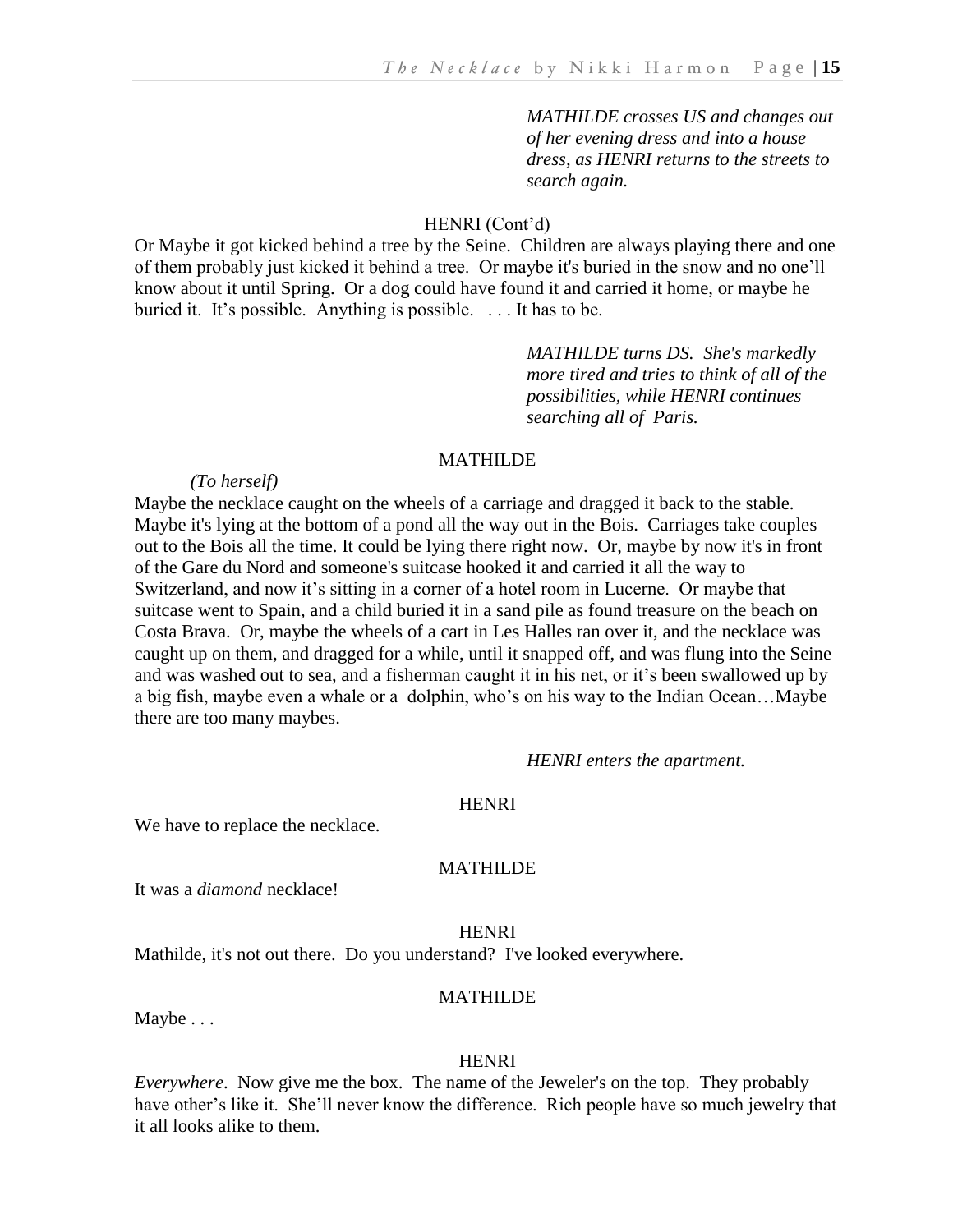*HENRI and MATHILDE cross to the Jeweler's shop.*

# MATHILDE

You're probably right.

#### HENRI

And he'll let me pay him on time. I have a good job. I'm a trustworthy person. He'll see that. Everything will be alright.

> *HENRI turns US into the shop as MATHILDE holds her breath. A moment later He turns back.*

#### MATHILDE

Did he have one? Does it look just the same? Everything thing is all right, isn't it, Henri? Please say it is.

#### HENRI

He only sold the box, not the necklace.

# MATHILDE

Go back. He must know who bought the box and that person will know who sold the necklace. Go back, Henri, and ask him. I'm sure he'll know.

#### **HENRI**

The boxes are sold in cartons of hundreds to shops all over Paris. We'll just have to keep looking.

# MATHILDE

There are so many shops. We'll die of old age before we find a necklace that'll match.

#### HENRI

We will find one if we have to go to every single shop and back again the day after, and the next day after that, until we see the right one with the same necklace. We won't give up looking.

*They walk the streets looking.*

Perhaps in that shop.

# MATHILDE

Or that one over there.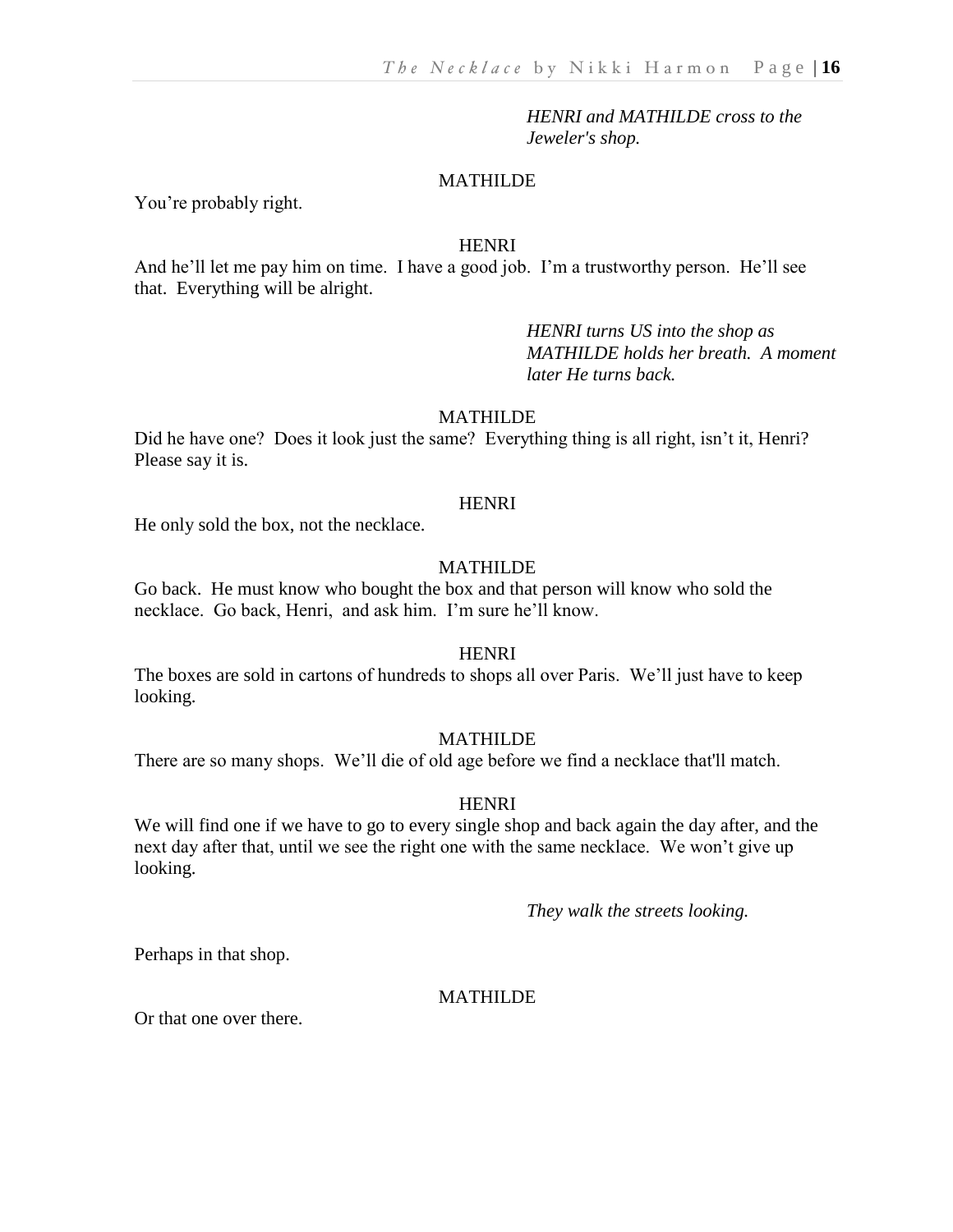And there's one over there we haven't gone into, there, across the street. And two across from the fountain near the Place de la Concorde. They're sure to have the necklace. I think I even saw one in the window the other week that resembled it perfectly. Yes, I am almost certain of it.

#### MATHILDE

And the one in the Place Vendôme.. They'll have one there. There are so many rich people who live there, they would need a shop like that for all those people. Rich people don't like to travel too far to buy things.

#### HENRI

Or along the Boulevard de la Madeleine, near the Opera, where the flowers are. There must be three or four all on the same street.

# MATHILDE

Yes, that sounds like where she would've bought it. I'm sure of it.

# HENRI

You're probably right. The next shop will most definitely be the right one.

# *The Lights X/F into Evening and both MATHILDE and HENRI are exhausted as they start home.*

#### MATHILDE

We've seen so many necklaces, I can't remember what the real one looked like any more. Did the stones have little points or were they round? I think they were round. Non. Non. Not round. I'm sure they had points. Or were they square? Non, round. Oh, Henri, I can't remember anymore! I can't remember at all.

#### HENRI

You're just tired, that's all. We'll get some sleep and then we'll go out again.

#### MATHILDE

It's all my fault. We wouldn't be in all this trouble if I hadn't been so vain. It's all my fault. I should have worn flowers. You are always so practical and I am always so . . .

#### **HENRI**

There! In that shop! Look! Can you see it. In the window right by the set of diamond rings. It's a perfect match.

#### MATHILDE

WHAT SHOP?! WHERE?!

#### HENRI

There. By the girl with the rose cart. See! It's right in the middle of the window! She bought it just where you said she would.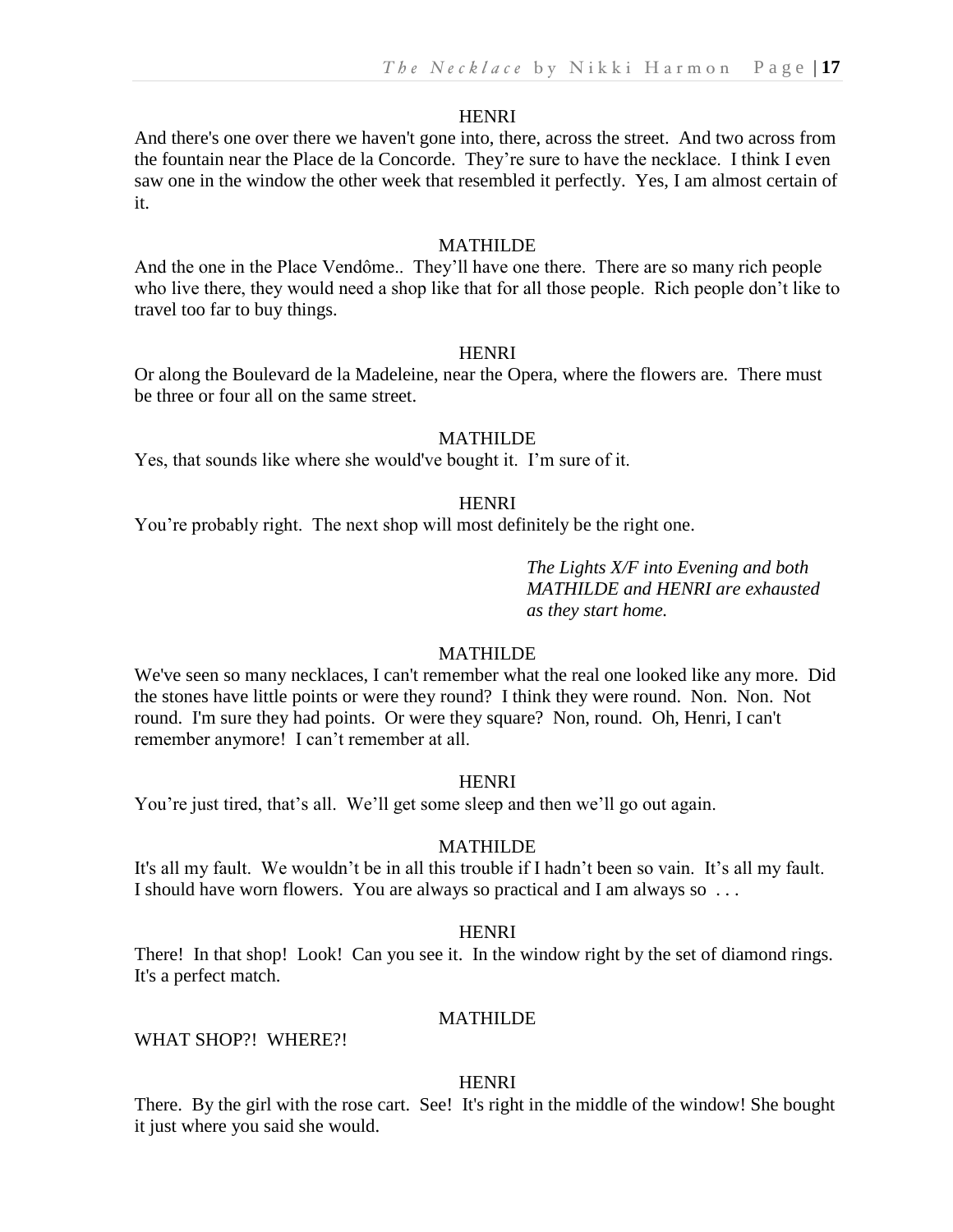*MATHILDE crosses closer to the "window."*

#### MATHILDE

I think you're right, Henri. *(Getting a closer look)* Yes! Yes, it's perfect. I remember it now. *I remember.* It's exactly the same. There is not the slightest doubt in my mind.

*HENRI turns US and He's "in" the shop.*

Quick, before someone else sees the necklace and buys it. Hurry, Henri. Hurry! We're too close now to loose it again.

> *A moment later He turns back with a necklace.*

#### **HENRI**

The jeweler says it's worth forty thousand francs, but we can have it for thirty-six thousand. I signed a note and he let me have it.

# MATHILDE

Our lives will end before we can pay that much.

### **HENRI**

I made an arrangement with him. If we find the necklace in a month's time we can return this one and he will give us back thirty-four thousand francs. It's a fair bargain.

# MATHILDE

It's a death sentence. They will restore the Bastille, stone by stone, and we will be thrown into its dungeons, to live out our lives in a debtors prison.

#### **HENRI**

Mathilde.

#### MATHILDE

At the very least, our lives will be eaten up repaying this debt. How could you have made such a terrible arrangement with that man?

# **HENRI**

What choice do we have?

# MATHILDE

But where's the money going to come from? We have nothing. Not a sou to squeeze another one out of.

#### HENRI

We can borrow from our friends. Surely they will...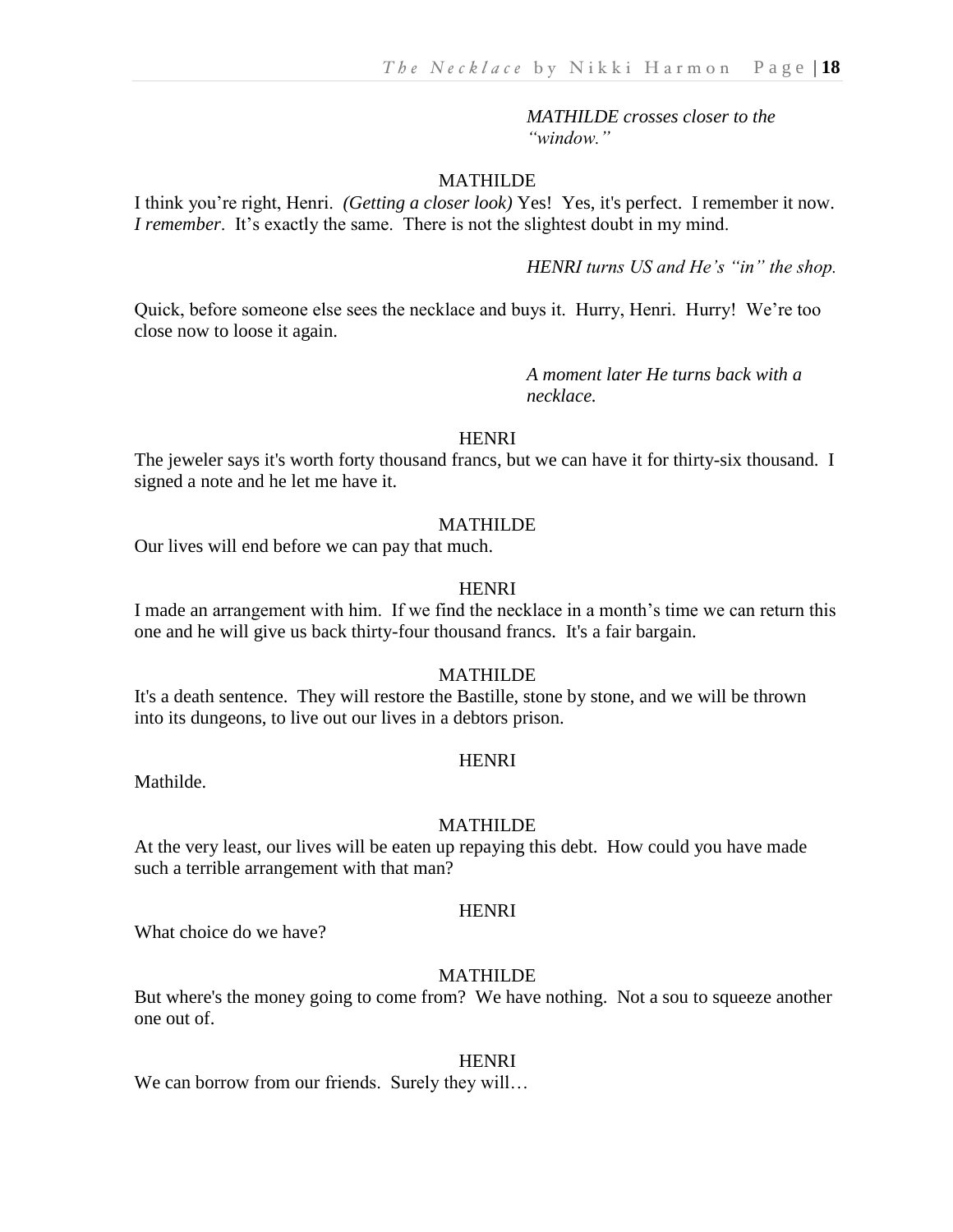Let our friends know what's happened? Impossible! They would laugh at us. We'd never be able to show ourselves on the streets again. I would be the laughing stock of all of Paris. The woman who lost a diamond necklace and had to beg to pay it back. I don't know what I was thinking when I went to Jeanne. I'm a silly vain woman and all this is my fault. I wouldn't blame you if you left me and never came back.

#### HENRI

Mon Cher Mathilde. I love you and I would never leave. *(Kissing her forehead)* Never.

#### MATHILDE

But what are we going to do?

#### **HENRI**

We'll just tell everyone we sent our savings to my second cousin's son in Montpellier to pay a legal bill. They'll believe that. Lawyers are very expensive and people are always going into debt to pay their bills. It happens all the time. And people are always lending other people money when they need it. It's a very believable thing.

#### MATHILDE

And if our friends don't have enough money?

### **HENRI**

We'll borrow from the money lenders.

#### MATHILDE

Then we'll have sold our very selves. The interest alone will be a debt for our children's children to pay!

#### **HENRI**

If we both work more hours I'm sure, in five or ten…or many fifteen years, we'll have paid it off.

#### MATHILDE

I only wish I could…

#### HENRI

We have no other choice. *(Handing her the necklace)* Take it to Madame Forestier, and hurry. I don't want to look at it a single minute more.

> *MATHILDE puts the necklace into the velvet box and crosses to Madame Forestier's apartment as HENRI crosses back home with bowed shoulders.*

*MADAME FORESTIER ENTERS.*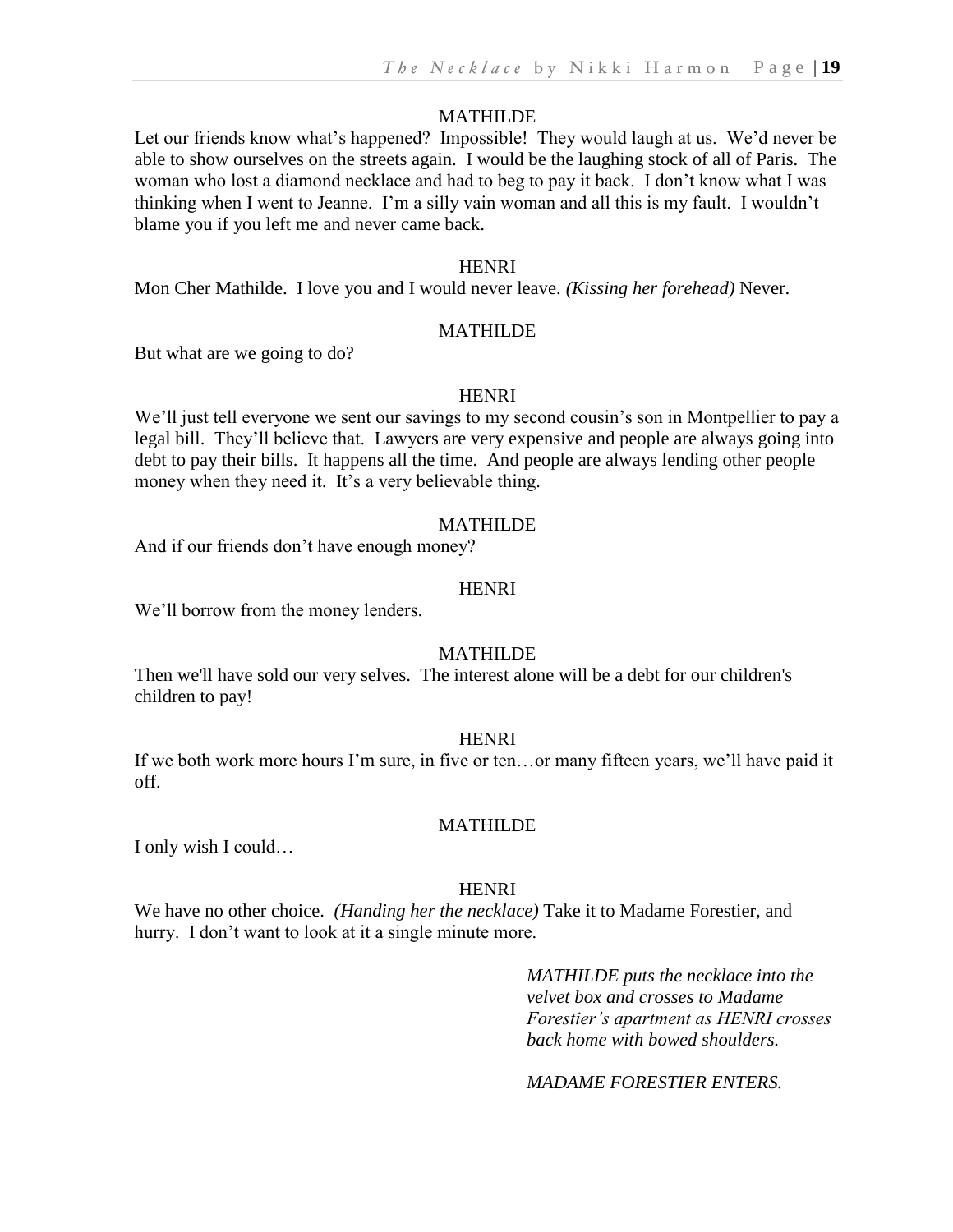I've brought back the necklace. It was so kind of you to have let me borrow it. It is such a beautiful…

#### MADAME FORESTIER

You should have brought it sooner. I might have wanted to wear it. It was very inconsiderate of you to have waited so long, Mathilde. Very inconsiderate…

#### MATHILDE

But I told you in the note. I had to have the clasp repaired.

#### MADAME FORESTIER

Yes, but still, I wasn't expecting to be without it for so long when I lent it to you. I had to wear the ruby and pearl necklace in its place to the Prince's dinner last night and simply *everyone* remembered I'd worn the same necklace just the month before. It was very embarrassing. Very embarrassing and it was all your fault, Mathilde. All *your* fault. I don't know how I will ever be able to forgive you. But, at least, I have it back now. And that's what's important.

> *MADAME FORESTIER turns sharply and EXITS USR, without opening the box and MATHILDE returns home.*

# **HENRI**

Did she know the difference?

### MATHILDE

She didn't open the box. She never even looked at it. I could have brought her pebbles from the Seine for all she knew.

#### **HENRI**

That's something we can be thankful for. If she'd looked closely she might have noticed. Seen that it wasn't the same necklace and then where would be have been?

# MATHILDE

What do we do now?

# **HENRI**

Now we repay the debt. Now we work as long as it takes to pay the grocer his three thousand francs, the man down the hall his two hundred francs, and everyone else in the entire city, until every sou of the debt every centième of the interest is paid.

#### MATHILDE

We'll have to move won't we? To leave our home.

#### **HENRI**

I'll find someone to trade us a room for work.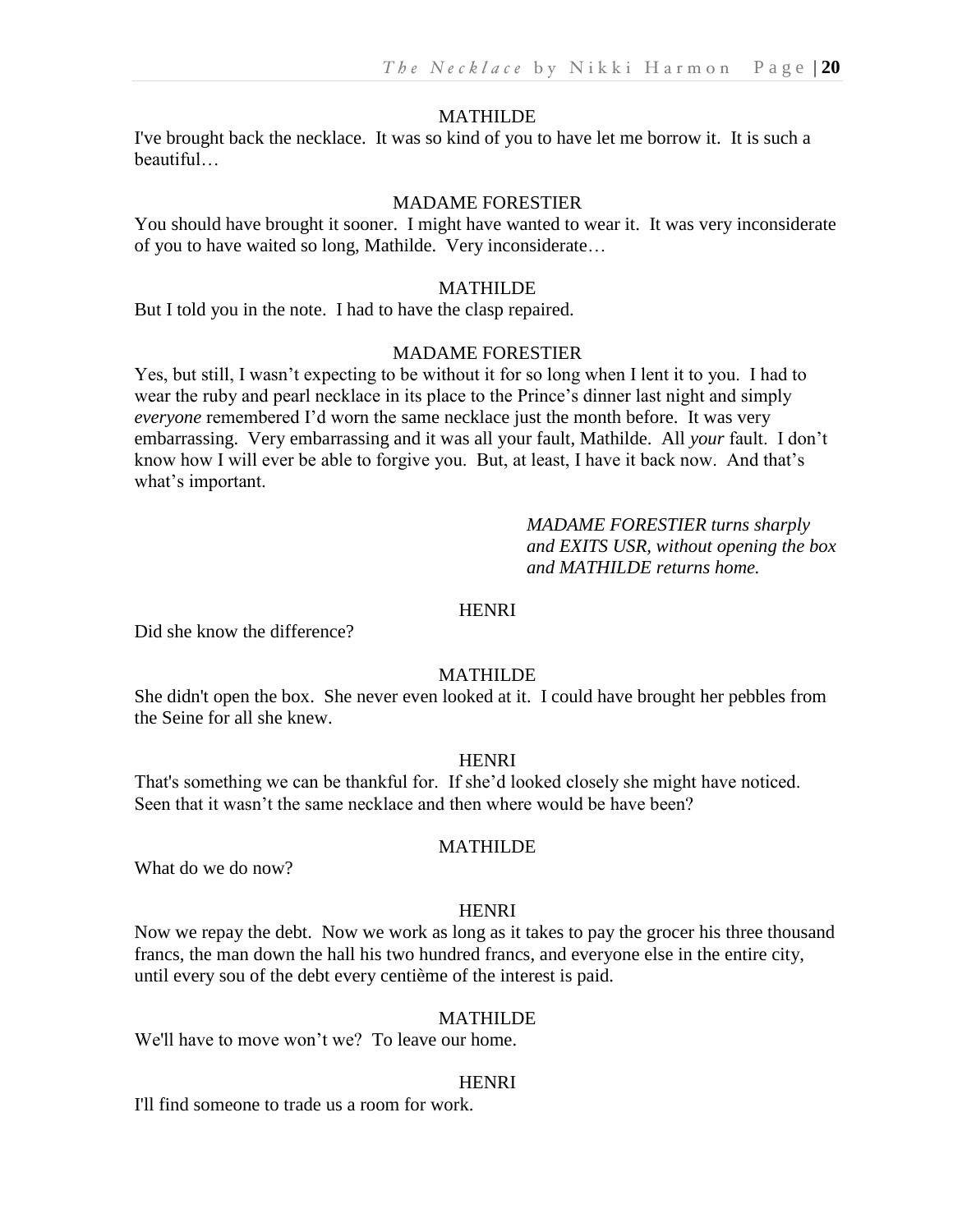And I could scrub their floors, do all their cleaning. I can wash dishes and scrub their floors, do all their cleaning. And the dishes at the bistro. Repair clothes. I know how to make alterations, how to sew patches. And I could take in laundry. That's something I could to do in the room. I'll get the money somehow.

#### **HENRI**

We'll do it together.

# MATHILDE

Je t'aime, Henri.

#### **HENRI**

And I you, mon chére.

*MATHILDE folds up the table shawls, as HENRI folds the afghans, packing them into a wicker basket that's half filled with shirts, revealing, under the coverings, old furniture to suggest a different room during the following.*

# MATHILDE

This shawl's always been on the table. My mother gave it to us. Remember? It's all she had but she said it looked better here. *(Near tears)* And your grandmother's afghan. Was it our first or second anniversary she gave it to us?

# **HENRI**

This new room'll be fine. You'll see.

#### MATHILDE

*(Sadly)* Yes. It will do just fine.

#### **HENRI**

*(Trying to cheer her up)*

There is even music. Someone is practicing. Can you hear it? A violin, the bow still new to his hands. And over there, through that window. Singing. Such sweet singing. See Mathilde, we are surrounded by beauty.

> *The furniture has been rearranged and they're now in the new room.*

# MATHILDE

It's smaller than I thought it would be. And darker. And colder. And there're mice, there, in the corner. And what is that moving over there? There. Behind the chest. Oh, Henri, I did this. I brought us to this.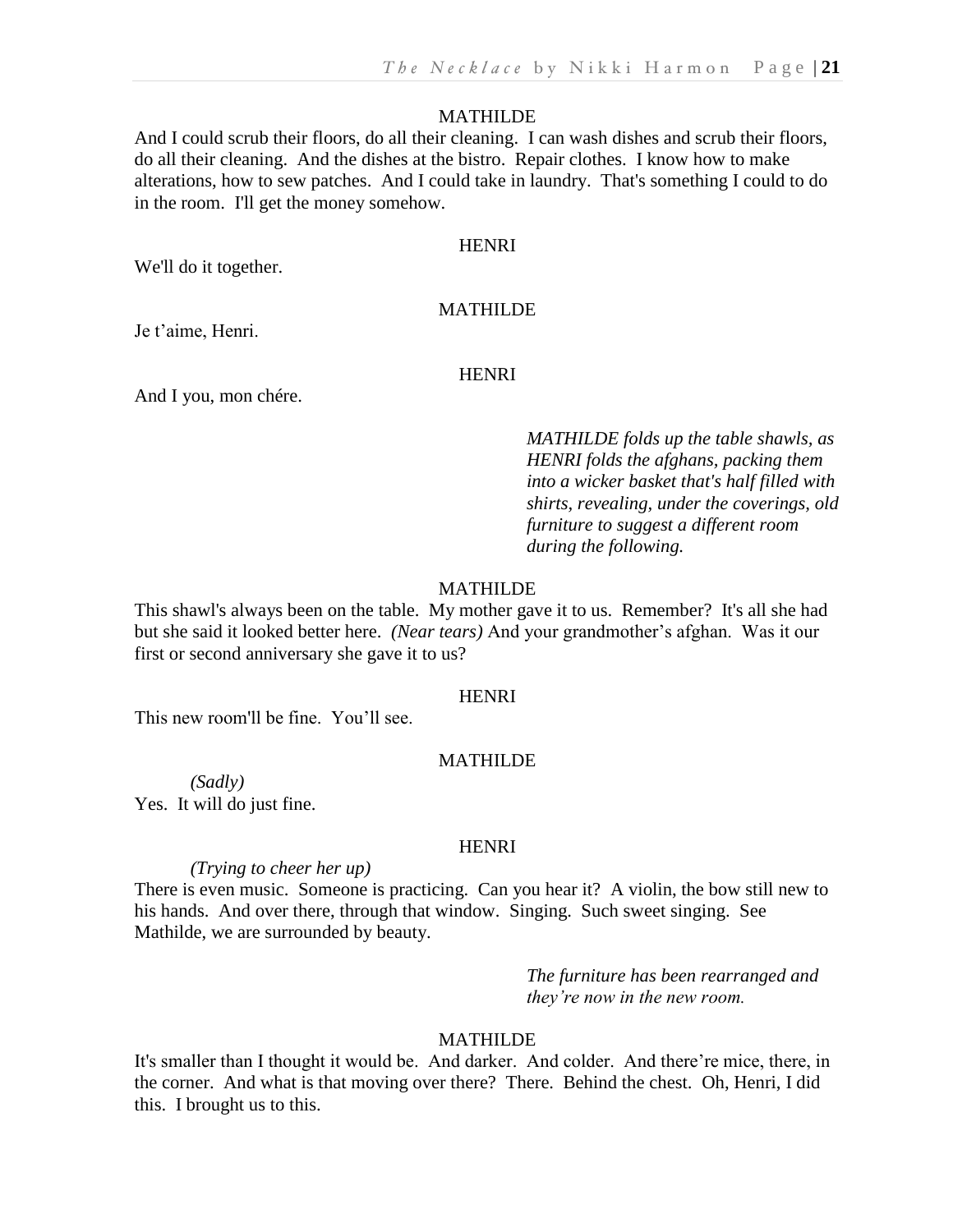We are on the fifth floor, far above the street, so it will be quiet. You know how the carriage horses used to wake you at night. And look. Not a single leak in the roof. And there, a good strong stove for burning wood. You catch cold so easily. The store will keep you warm. *(Running out of things to cheer her up)* It's important to have a good stove.

#### MATHILDE

Yes, Henri, it is. But wood costs money, and I have a warm cloth coat. I'll be all right. I just need to button it all the way up and I won't feel a single breeze of the wind. *(Trying to find something to like about it)* The skylight's big. The sun'll brighten up the room. And the sink is large enough to wash a full load of clothes, and the ironing board'll fit right here. It's the perfect space for it. *(Her voice breaks)* Henri, this is all my fault. Everything is my fault.

# **HENRI**

It'll be all right.

*MATHILDE turns US, her posture aging as she lifts the basket. Time has passed and the labor makes them both older than their years. HENRI takes two ledgers from his briefcase, and hunched, over, begins working on them.*

The grocer said we could pay off what we owe him if I do his books. It will take me perhaps an extra half hour, an hour at the most. And he has talked to the baker and she has agreed to let me do her books, too.

# MATHILDE

When will you have the time, working at the Ministry all day and doing everyone else's books at night? When will you sleep?

#### HENRI

I can do the grocer's books when I return from the Ministry and before I work on the Bistro's books. And the baker's books, I can do those afterwards.

#### MATHILDE

But that's when we eat.

# **HENRI**

It means an extra two francs. *(Putting his arm around her)* It will be fine. You'll see…You'll see.

#### MATHILDE

If I hang another line to dry on I could take in more washing. We still have some room next to the bed, in the corner. *(Growing older)* See this shirt. It belongs to Madame Ettiene. Do you remember her? She used to sell fresh fruit in Les Halles every morning, and now she's married to the First Assistant to the Aide to the Minister of Protocol. She pays the most because she remembers what it's like to be poor. She was always kind, Madame Ettiene.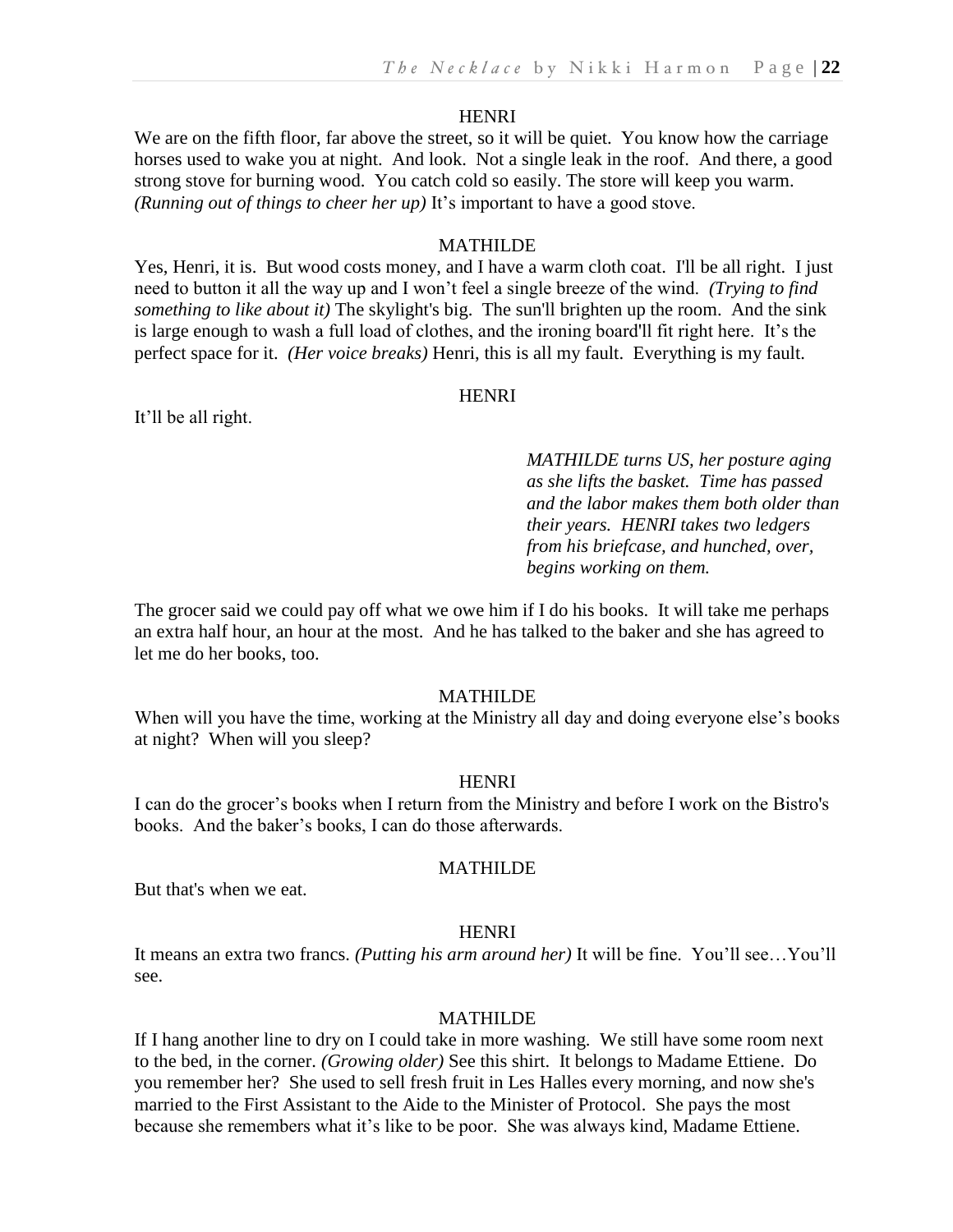# MATHILDE (Cont'd)

When she worked for the old grocer, she'd give women who couldn't pay their bills, and extra carrot for stewing, when she knew all the grocer was going to do with it was feed it to the dogs in the alley. I think he knew about the carrots, and just looked the other way. What did he care anyway, she used to say. And besides he feeds the dogs such big meaty bones, one or two less carrots won't mean anything to the dogs. With all that meat, they wouldn't have room for the carrots anyway.

> *MATHILDE ages more as she sorts the laundry and begins ironing. Her voice is harsher, her hair's not as neat. Her smile's been replaced with a scowl. HENRI, too, has aged beyond his years, with stooped shoulders and tired voice.*

# **HENRI**

That was good of her.

#### MATHILDE

I've asked to clean the offices of the Minister of Foreign Affairs and his Aides. The other women who clean say that if they pass you in the halls they sometimes give you a sou. At first I was afraid he might recognize me from the ball. I wouldn't want you to be ashamed. To have the Minister see you on the street and think, "There's that civil servant whose wife has to scrub floors." But you don't have to worry. I always wear a scarf, and when I'm on my knees you can't see my face at all. He'll never know it's me. And we could use the extra sou…Henri? Did you hear me? Henri?

# **HENRI**

Yes. I hear you.

# MATHILDE

Is it all right if I scrub the Minister's floor? The regular woman is in Arles taking care of her sick mother, and I can have her position for a whole month. Longer, even, if her mother takes a turn for the worse.

#### **HENRI**

Mathilde! How can you say such a thing? Wishing the poor woman's mother more sickness.

#### MATHILDE

I don't know. I don't know anything any more. I think of nothing but how much money I can make to get us out of this never ending debt that I brought upon us. I see nothing any more but the debt. I pass a pâtisserie and see a woman with her basket filled with croissants and I cry. All I have set on our table are the hard ends of Mme. Dupont's baguettes that she leaves wrapped in a napkin at our door, each morning, because she thinks that it might be the only bread we have for the day. I can barely face her in the street for fear she sees that I know that it's she who is leaving the food. Oh, Henri, this is all my fault, and I have ruined both of our lives over my silly vanity.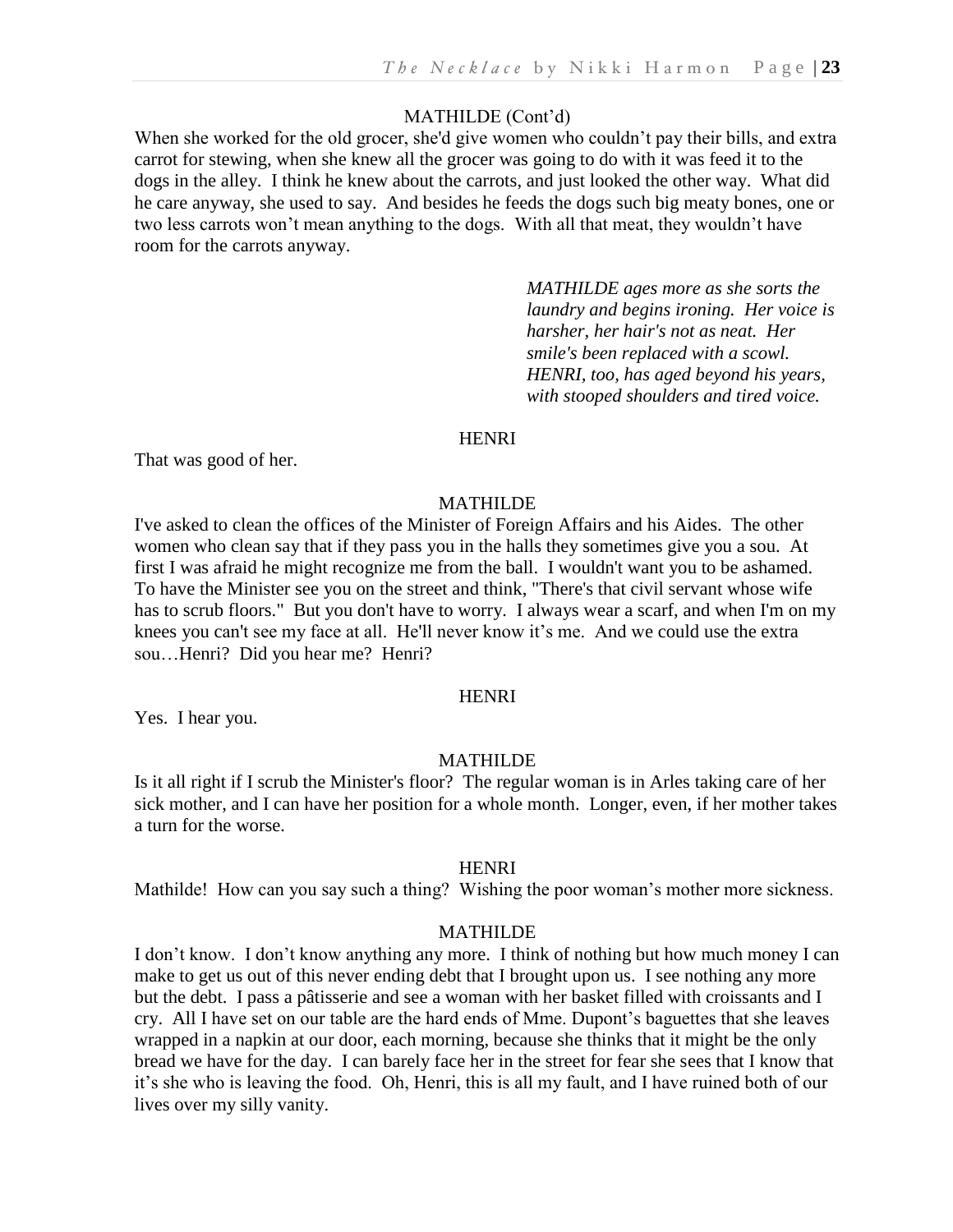We will do what we need to do. That is all we can do. Things are what they are. That is the way it is. That is the way it will always be. We can only do what we can to make the best of what we have.

> *MATHILDE nods her head and slowly goes back to ironing.*

*(With sadness)* You're probably right. He won't recognize you with the scarf.

*MATHILDE continues ironing and HENRI continues on the books in silence until…*

# MATHILDE

The stew has meat in it today.

# **HENRI**

How?

# MATHILDE

I paid the butcher all we owed him and he gave it to me. I think he pities us.

# **HENRI**

I won't accept charity, Mathilde.

# MATHILDE

It's just a small piece.

# **HENRI**

We'll have meat again, and wine, too. And not just vin ordinaire<sup>7</sup> but *good* wine, like before. But it will be because we paid for it.

But Henri. It's *meat*.

# HENRI

MATHILDE

Keep a careful record so we can pay him back. Make sure you weigh it and write down the exact weight. And the day, too. We should pay interest on the price of the meat, too. A loan without interest is never fully paid.

# MATHILDE

Yes, Henri.

 $\overline{a}$ 

<sup>&</sup>lt;sup>7</sup> ordinary table wine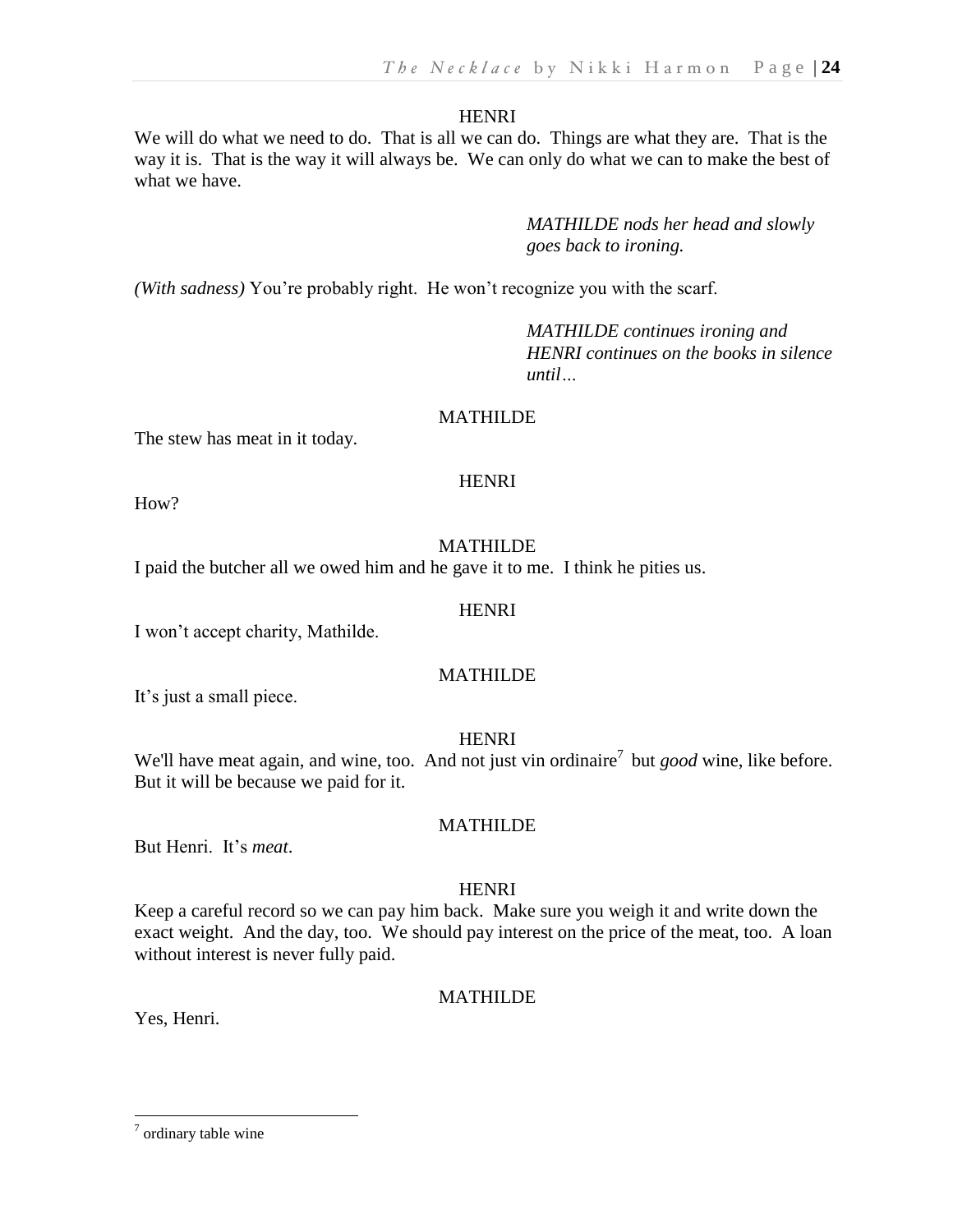*HENRI goes back to the ledgers sadder than before and the years continue as the Lights X/F into Dawn.*

#### MATHILDE (Cont'd)

And you have to ask more for what you do. Two francs a ledger is not enough. You are worth more than that. You are worth three. Non, four francs at least. Maybe even five!

#### HENRI

Two is what they give me.

#### MATHILDE

It'll be over soon, and we'll never have to live like this again. Tomorrow we repay our last franc. I promise you Henri, never, never again.

#### **HENRI**

Yes. Soon.

#### MATHILDE

And they'll all have their money and we will live again in our lovely little apartment, and I won't mind that the horses wake me up, and I will never care what anyone thinks of my dress or if I have flowers on my wrist or diamonds. It'll all be as it used to be, and all of this horrible nightmare will be over and done with, and we will think no more of it. I promise, Henri. I promise you this with all my heart.

#### **HENRI**

Yes, as it used to be.

*They Both work in silence as time passes as Night turns to a Bright Sunny Day.*

*MATHILDE turns US, and puts on a scarf. When she turns back she's stooped and older.*

Where are you going?

# MATHILDE

For a walk on the Champs-Elysées. It's Sunday and I need to walk. I need to see people. I need to feel, if only for an hour, that I am like other women. That I have so much money that I can afford to spend a whole hour doing nothing but walking. Henri, I need this.

#### **HENRI**

*(Sadly nodding)*

If you see Monsieur Magrett, tell him I will have his books finished tomorrow and I will bring them to him.